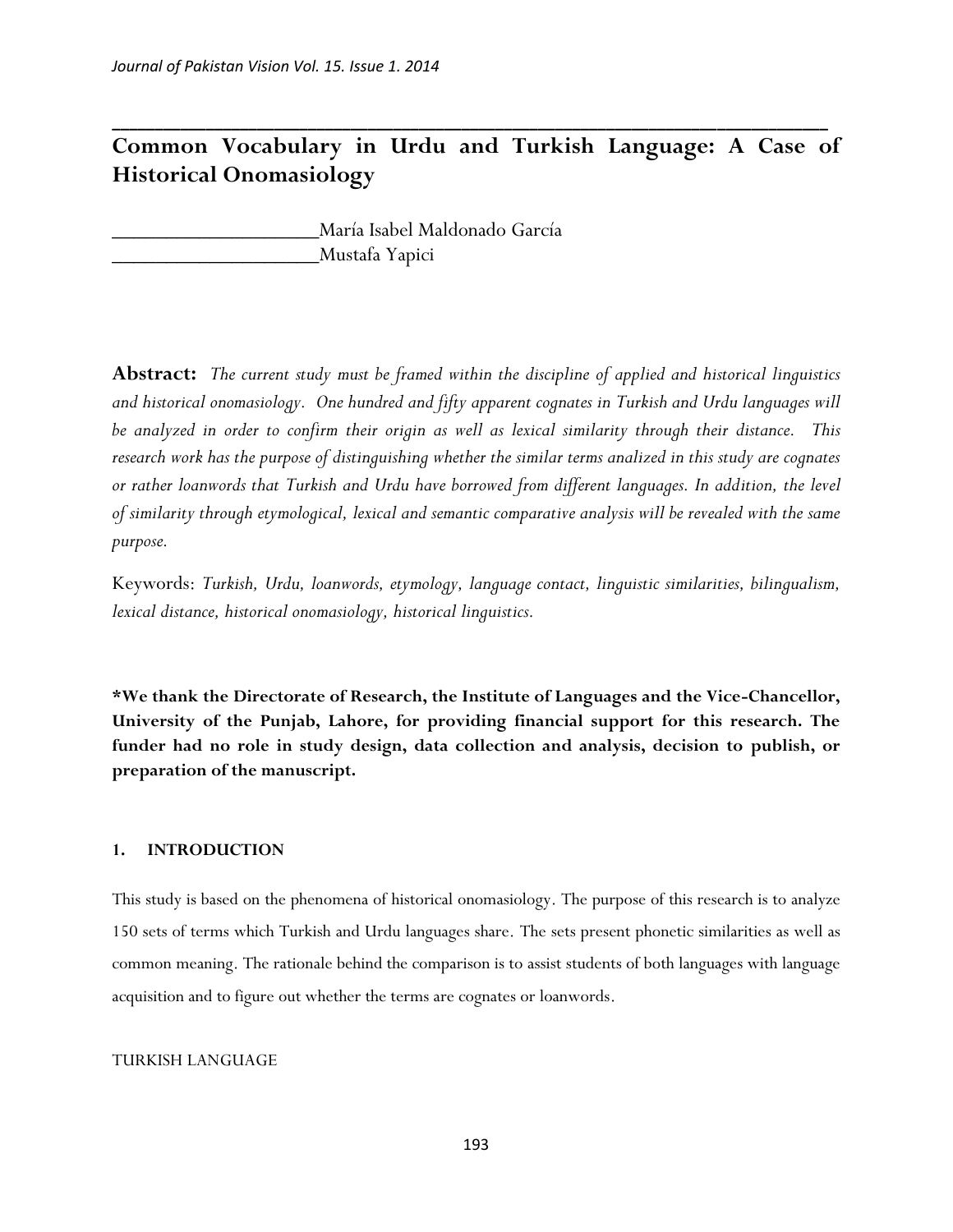Turkish is a member of the Altaic family of languages. According to Ethnologue its classification is Altaic, Turkic, Southern, Turkish and it is spoken by approximately 50 million people, not only in Turkey, where it is the national language, but also in Greece and the former Yugoslav Republic of Macedonia.<sup>1</sup>

#### **TABLE 1. ALTAIC LANGUAGES- TURKISH<sup>2</sup>**

 $\overline{a}$ 



During the Ottoman Empire which lasted more than 600 years, the Turkish language flourished as the language of the administration, receiving loanwords from Arabic and Persian. The language was then named Ottoman Turkish, actually a formal version of the everyday spoken Turkish of the time. Some of Ataturk's reforms included a new Turkish alphabet. However, "*the aim of the Turkish language reform was to eliminate the Arabic and Persian grammatical features and the many thousands of Arabic and Persian borrowings that*  h*ad long been a part of the language*." (1999, 2)<sup>3</sup>. The borrowing of Persian words was without any doubt of a considerable paramount. Arabic on the other hand had a larger infiltration, due to two main factors; a religious factor since it is the language of the Quran and the other because Persian language had itself borrowed innumerable terms from Arabic and when an Arabic term was borrowed it brought with it the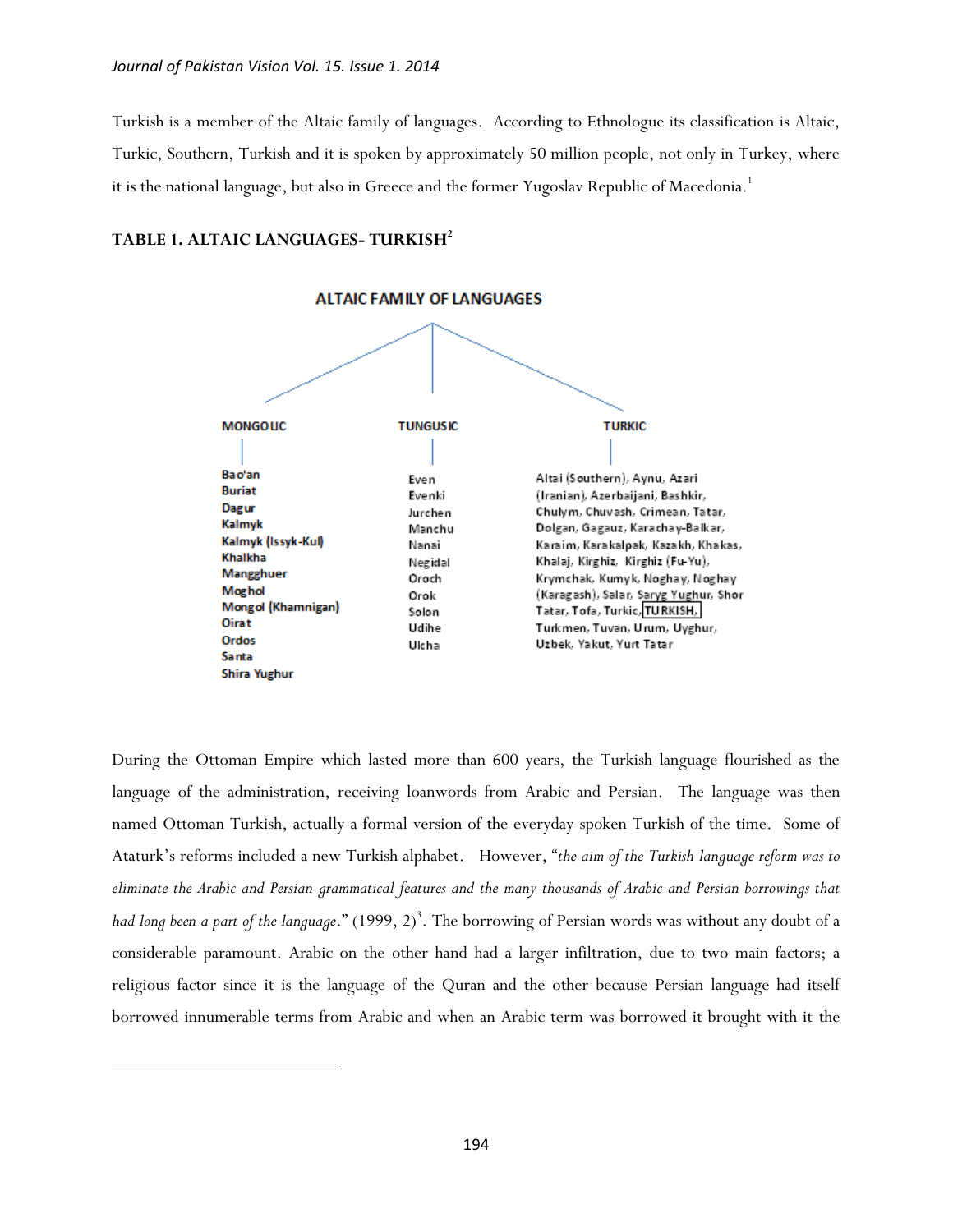complete family of that very term (1999,  $6)^4$ . The new Turkish as proposed by Atatürk, aimed to eliminate the Persian and Arabic borrowings from the Turkish language. In this manner, Suleyman Pasha was the first to publish a grammar of the new Turkish language which was titled Ilm-I Sarf-i Türki in 1874. Turkish language also stoped being called Ottoman by virtue of the Constitution of 1876 and retained its official status as Turkish language. The first dictionary of Turkish Language Kamus-i-Türki (1900) of two volumes was written by Şemseddin Sami which was an attempt to rid Turkish language of its Arabic and Persian elements.

Turkish had utilized a Perso-Arabic script for thousands of years. Şemseddin Sami with Abdul Bey, his brother, created an alphabet composed by 36 letters from Latin and Greek. After this move, an Alphabet Commission was created which took several steps for ridding all remains of Persian and Arabic from the Turkish language by changing the pronunciation of the Arabic sounds. Another step taken by Atatürk was to propose Turkish substitutes for the Arabic and Persian terms on the newspapers and let the public comment on them. A Language Society was created in 1931 as well, following the wishes of Atatürk, and its purpose was not only ridding the Turkish language from the Persian and Arabic influence it had enjoyed until then. The aftermath of this linguistic reform was a modernization effort. The aim of this effort included the thought that at some point in the future, when the new generations learnt the new script they would be unable to read the old script and the works in the new script would be controlled by the government. At the same time, since the old script would not be read, the old Islamic works in Arabic and Persian would progressively lose their influence, achieving the modernization Atatürk so much craved. The Language Society was to remain even after Ataturk's government and for this reason, it was made a nongovernmental entity.

As the language reform achieved a substantial amount of objectives in a short span of time, it cannot be said that it was not a successful attempt. However, a large number of terms from Arabic and Persian have remained an essential part of the Turkish language and a considerable part of the rich Ottoman linguistic heritage has forever been lost. It is perhaps due to this contradiction that Geoffrey termed the reform *a catastrophic success* (1999).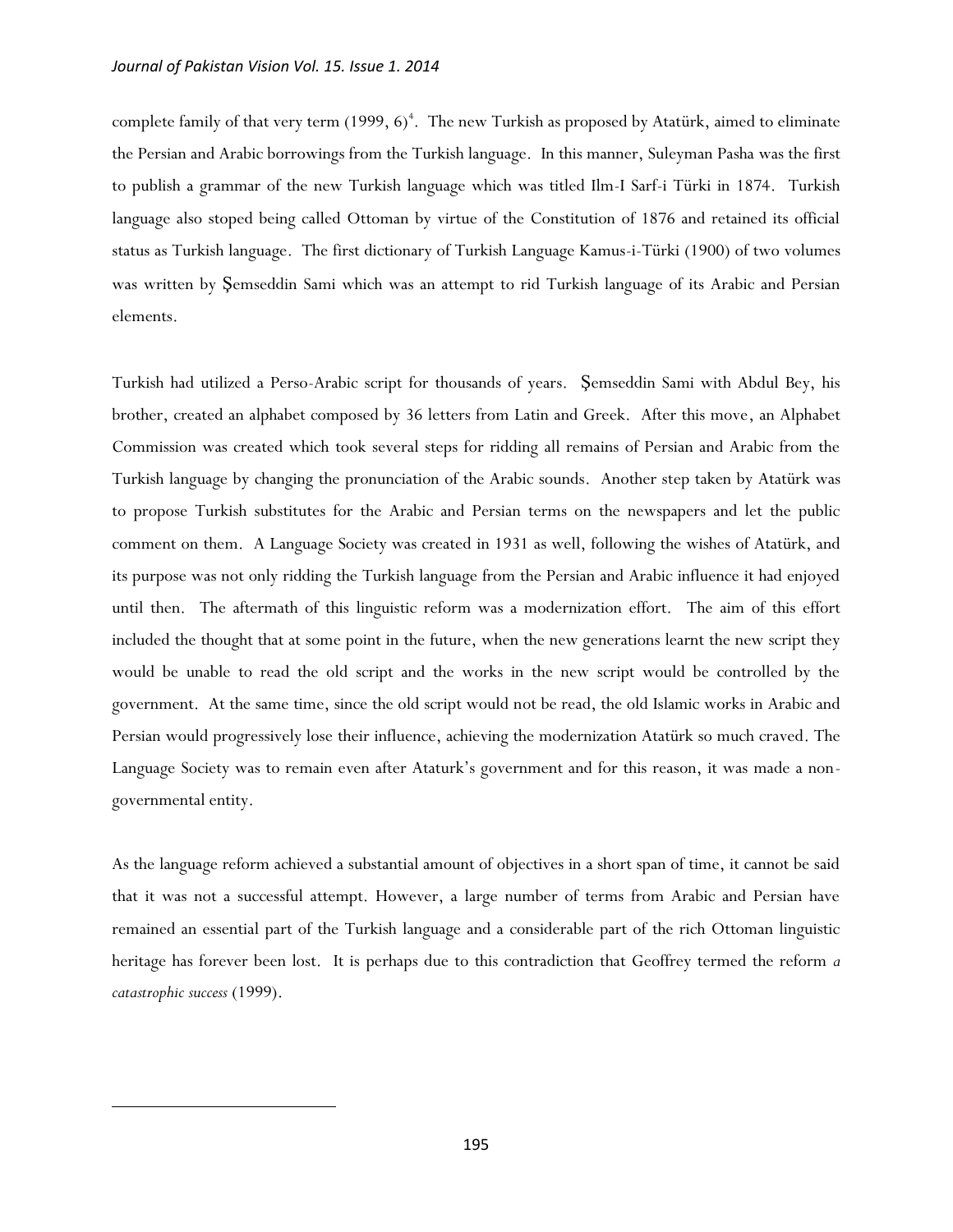#### URDU LANGUAGE

Urdu is a South Asian language from the Indo-European family, and within the central zone's Indo-Iranian branch. Ethnologue classifies it as Indo-European, Indo-Iranian, Indo-Aryan, Central zone, Western Hindi, Hindustani<sup>5</sup>. It has 193, 238, 868 speakers in Pakistan where it is

the official language along with English, although other languages and dialects are spoken in the country such as Punjabi, Sindhi, Saraiki, Pashto, Balochi, etc.<sup>6</sup> Because of the neighborhood relationship in these geographies, Turkish has lots of similar words with Urdu, Chinese, Persian, Arabic, and other languages.

In fact, the evolution of Urdu language started with contact with Persian and Arabic due to the invasions by Persian and Turkic armies in the  $11<sup>th</sup>$  century and afterwards. It continued from the Delhi Sultanate (1206 to 1526) and later on during the Mughal Empire (1526 to 1858). Already in 1908 Dowson said "*Urdu abounds with Arabic derivatives which have brought with them the grammatical powers of their original language*"  $(1908, 18)^7$ .

 Interestingly enough, the word *Urdu*, derives from the Turkish *ordu,* which means *army.* Urdu language is written in utilizing the Persian alphabet, Nastaliq style.Both languages have received Persian loanwords due to the closeness among the countries. Iran shares borders with Pakistan as well as Turkey which facilitated the expansion of the Farsi terminology.

#### **TABLE 2. INDOEUROPEAN LANGUAGES -URDU<sup>8</sup>**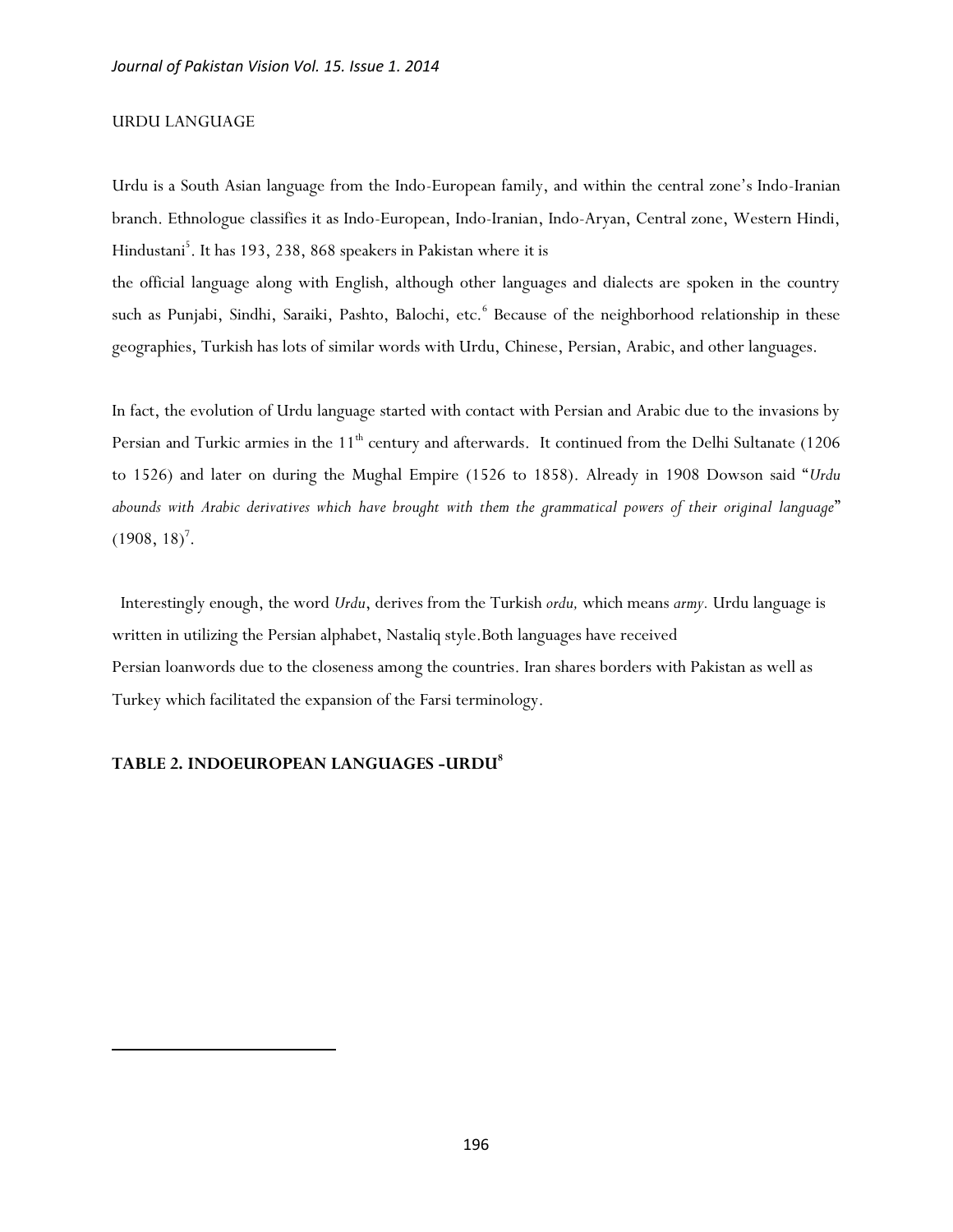

The expansion of Islam and Saudi Arabia's proximity to both countries facilitated the spread of Arabic as the language of Quran and a new form of life which included innumerable words for the new realities which could only be named using the original term in Arabic.

Like in Turkish, there have been purists attempts which tried to rid Urdu of Persian and Sanskrit loanwords. According to Maldonado (2013)<sup>9</sup>, the new vocabulary of Urdu is derived mainly from Persian, Arabic and Sanskrit, although also from Prakrit with a minimum influence from other languages.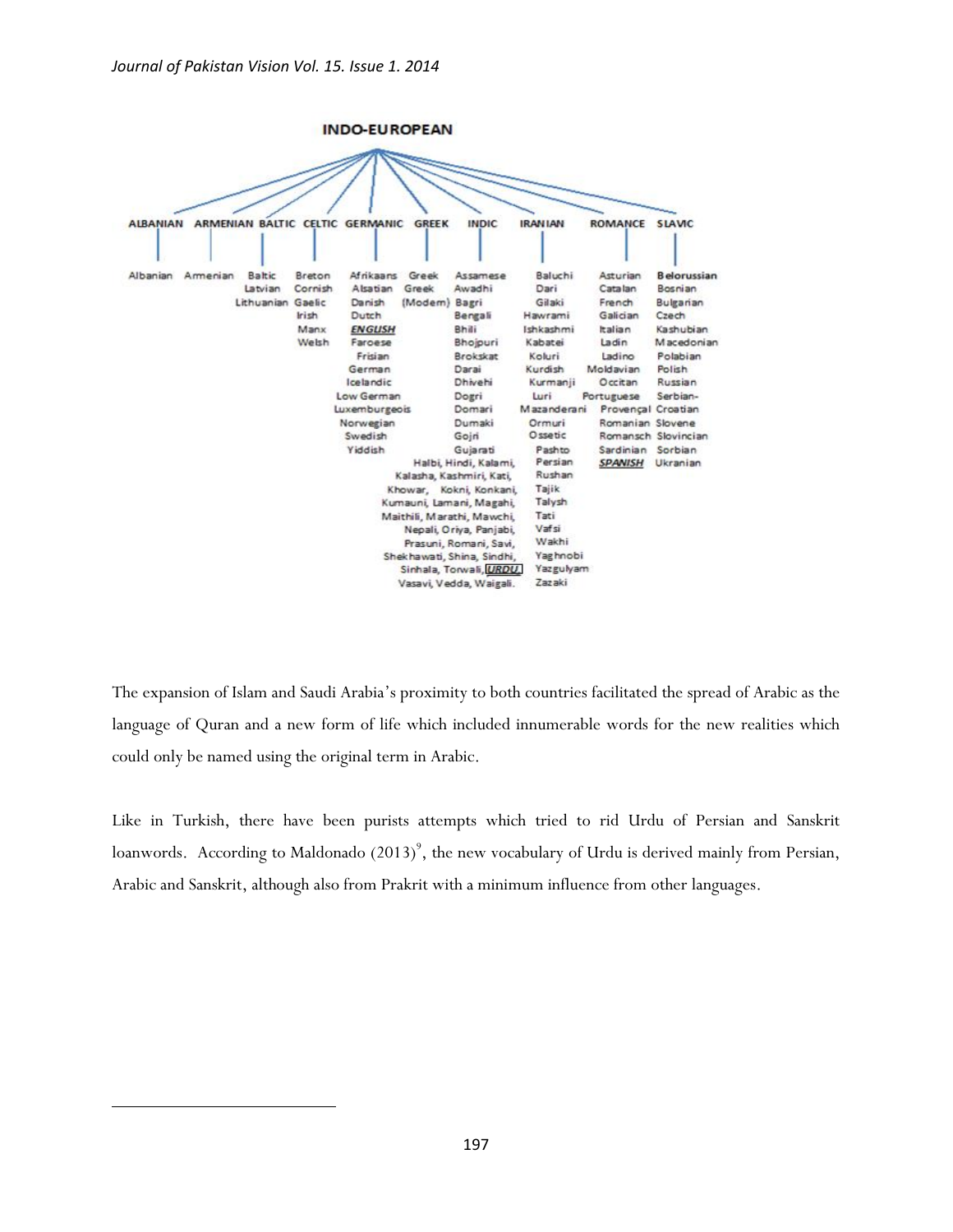

#### **This map illustrates the closeness among Pakistan, Iran, Turkey and Saudi Arabia.**

#### **Cognates or loanwords?**

The main purpose of this study is to figure out whether the sets which will be analyzed in this study are cognates or loanwords. For Whitley, "*a given word W from Language X and a word W from Language Y are termed cognates if and only if they have been inherited from the same ancestor language of X and Y*", and if their similarity is a coincidence they are not considered true cognates (2002, 305)<sup>i</sup>. Holmes & Ramos define cognates as "*ítems of vocabulary in two languages which have the same roots and can be recognized as such*" (1993, 88)ii .

On the other hand, "*The best-known generalization about lexical borrowing is the constraint that core vocabulary is*  very rarely (or never) borrowed". (2009, 36)<sup>iii</sup> Of the same opinion are Hock & Joseph (1996)<sup>iv</sup> as well as Thomason  $(2001)^{v}$ . Loanwords can be recognized if their

form and meaning has considerable similarities with the form and meaning of a word in another language from which it could have been received due to a possible historical possibility and scenario having in consideration the exclusion the chance for descent from a common ancestor and if there is a source word to which it can be traced or linked. (Haspelmath & Tadmor, 2009)<sup>vi</sup>. Thurgood (1999)<sup>vii</sup> adds to the equation the similarity of the phonemes through which they can be recognized. Language contact does not require complete bilingualism, or multilingualism either, rather, the utilization or presence of two languages in one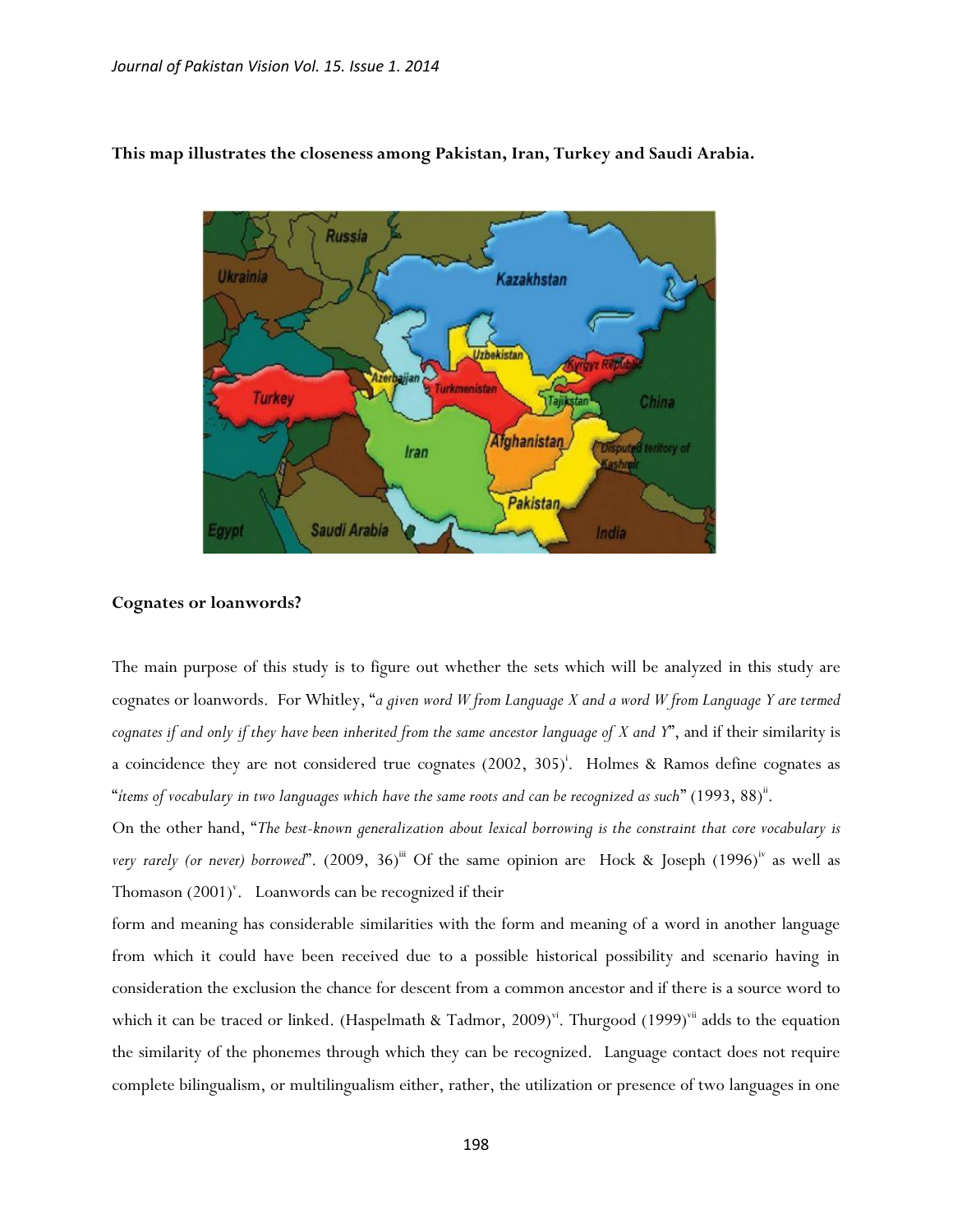location, at the same time. For Maldonado  $(2013)^{10}$  one of the relevant aspects of semantic relations or lexical solidarities apart from etymology is synonymy. Synonymy will play a vital role in the identification process. In this case we will have to reveal whether the sets have a common origin or not and if they do, whether they actually belong to the language itself or are in fact borrowings from the same language. At this point we will proceed to the analysis of the Turkish-Urdu term sets.

#### **2. METHODOLOGY**

The sample object of our investigation consists of 150 sets of Turkish and Urdu terms. The degree of similarity with reference to different aspects of linguistics will be assessed. These aspects include:

1. IDENTIFICATION OF THE TURKISH-URDU SETS.

2. ETYMOLOGICAL ASPECTS. The etymology of each word in Turkish language will be extracted and compared with its counterpart in Urdu language in order to contrast the origins of both terms and verify whether, in fact, they are loanwords received from the same language directly, they have been received through another language or rather, the terms are cognates.

#### 3. INTERLINGUAL SYNONYMY RELATED ASPECTS.

3.1 Semantic analysis. Definitions will be compared in order to find out if the loanwords are synonymic or not.

3.2 Phonetic analysis. The phonetics of the word pairs will be compared under the following parameters:

a. There is no difference in phonetics.

l

- b. The difference is one or two sounds, usually at the end.
- c. The difference is found in two or more different sounds, sometimes at the initial position.
- d. The difference is more than half of sounds.
- e. The difference is based on that most of the sounds are different and have an uneven layout.

f. The Levenshtein distance will also be used as a factor to determine the level of phonetic similarity among the loanwords.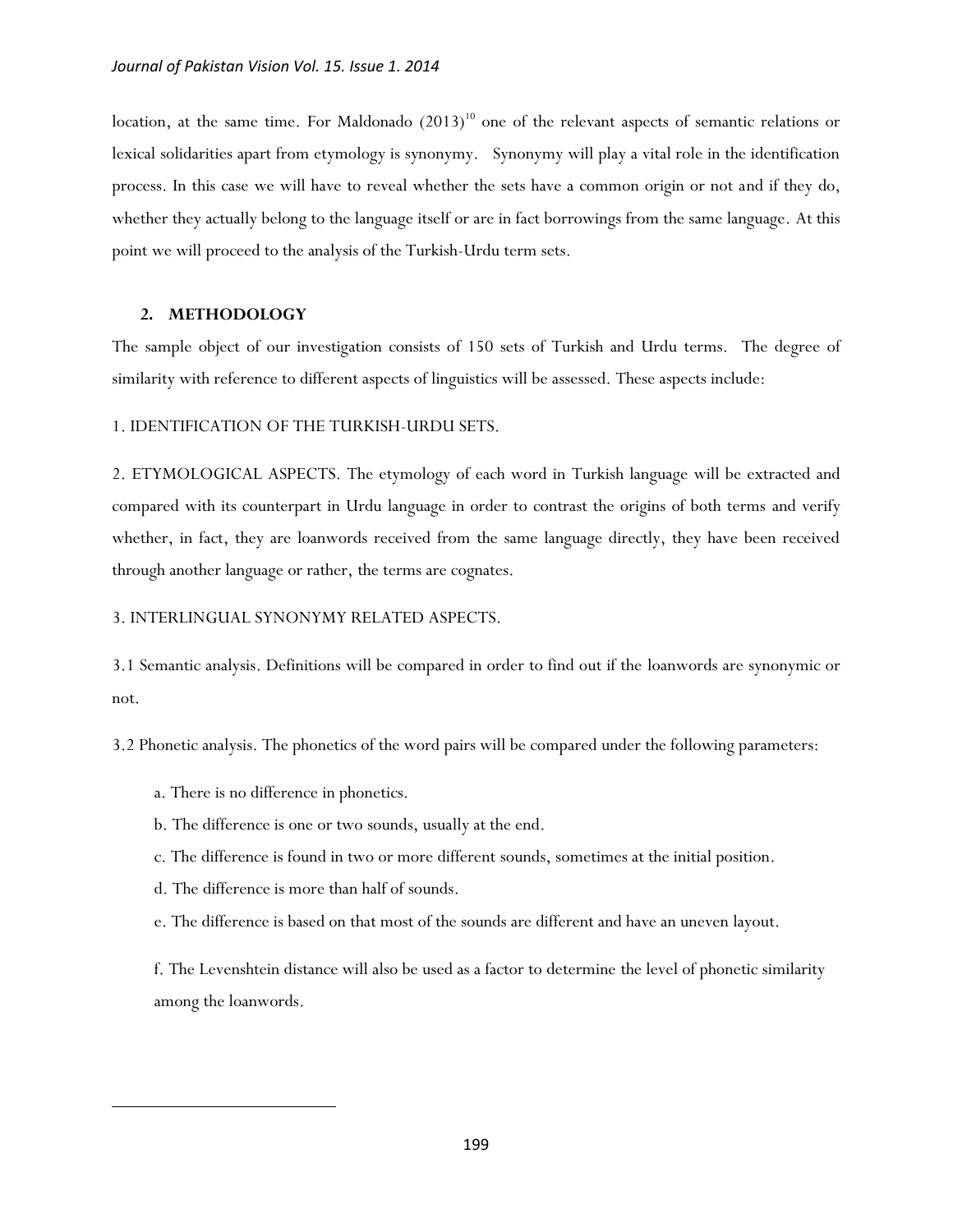## **3. RESULTS**

#### 1. IDENTIFICATION OF THE TURKISH-URDU SETS.

The identification of the 150 sets of terms was performed during our interaction with Pakistani individuals as well as students of Turkish language. One hundred and fifty pairs of terms were identified and selected due to the fact thay they presented similarity in terms of semantics and phonetics in both languages.

The list of terms is as follows:

## **TABLE 3. LIST OF TERMS WITH PHONETIC EQUIVALENCE**

|                | Turkish | Urdu                                                                                | Turkish                         | <b>Urdu Phonetics</b>              |
|----------------|---------|-------------------------------------------------------------------------------------|---------------------------------|------------------------------------|
|                |         |                                                                                     | Phonetics                       |                                    |
| $\mathbf{1}$   | aciz    | <u>عاجز</u>                                                                         | [a:dy]                          | [a:dy]                             |
| $\overline{2}$ | adi     | عادى                                                                                | [a:dt]                          | $[\alpha: dI]$                     |
| $\overline{3}$ | adil    | عدل                                                                                 | [a:dl]                          | [a:da]                             |
| $\overline{4}$ | afiyet  | عافیت                                                                               | $[$ a:fiy $\epsilon$ t]         | [a:fly <sub>3</sub> ] <sub>1</sub> |
| 5              | afitap  | آفتاب                                                                               | $[a:fft\Lambda p]$              | [a:ftAb]                           |
| 6              | agah    | آگاه                                                                                | [a:gph]                         | [a:ga:h]                           |
| $\overline{7}$ | ahir    | آخر                                                                                 | [a:hr]                          | [a: khr]                           |
| 8              | ahval   |                                                                                     | $[ahv\alpha:1]$                 | [ $ahv$ <b>a</b> : $l$ ]           |
| 9              | akibet  |                                                                                     | $[a:qIb\epsilon t]$             | [a:qIbAt]                          |
| 10             | alem    |                                                                                     | $[a:l\epsilon m]$               | $[a:l\epsilon m]$                  |
| 11             | alev    | الأؤ                                                                                | $[\text{Alex}]$                 | $[\text{Alo}U]$                    |
| 12             | amel    |                                                                                     | $[{\rm\Delta}m\epsilon]$        | [ <i>Im Al</i> ]                   |
| 13             | amele   |                                                                                     | $[{\rm \Delta m}$ <sub>El</sub> | [ $\text{Amla:}$ ]                 |
| 14             | arif    | <u>عمل</u><br>عملہ<br>عارف                                                          | [a:rf]                          | [a:rf]                             |
| 15             | Arş     |                                                                                     | $[\text{Ar}$                    | $[\text{arz}]$                     |
| 16             | asuman  | ارض<br><u>آسمان</u>                                                                 | $[a:som\land n]$                | [a:ma:n]                           |
| 17             | azap    |                                                                                     | [ $Az\alpha$ :p]                | [ $AzAb$ ]                         |
| 18             | baki    |                                                                                     | [ba:ki:]                        | [ba:ki:]                           |
| 19             | bazı    |                                                                                     | [ba:z3]                         | [ba:z]                             |
| 20             | belki   |                                                                                     | [belki]                         | [belki]                            |
| 21             | birader |                                                                                     | [bIra:dɛr]                      | [bIra:dɛr]                         |
| 22             | bohça   | <u>عذاب<br/>القي<br/>المكم المكر</u><br>المجمعيت<br>المجمعيت<br>المعنيت<br>المجمعيت | [bphtf^]                        | [boktf^]                           |
| 23             | bülbül  |                                                                                     | [bolbol]                        | [bolbol]                           |
| 24             | cellat  |                                                                                     | [dʒɛllʌt]                       | [d3&llAd]                          |
| 25             | cemaat  |                                                                                     | [d $3$ Ema:t]                   | [d $3$ Ema:t]                      |
| 26             | cemiyet |                                                                                     | [d3 EmIy Et]                    | [d3AmIyAt]                         |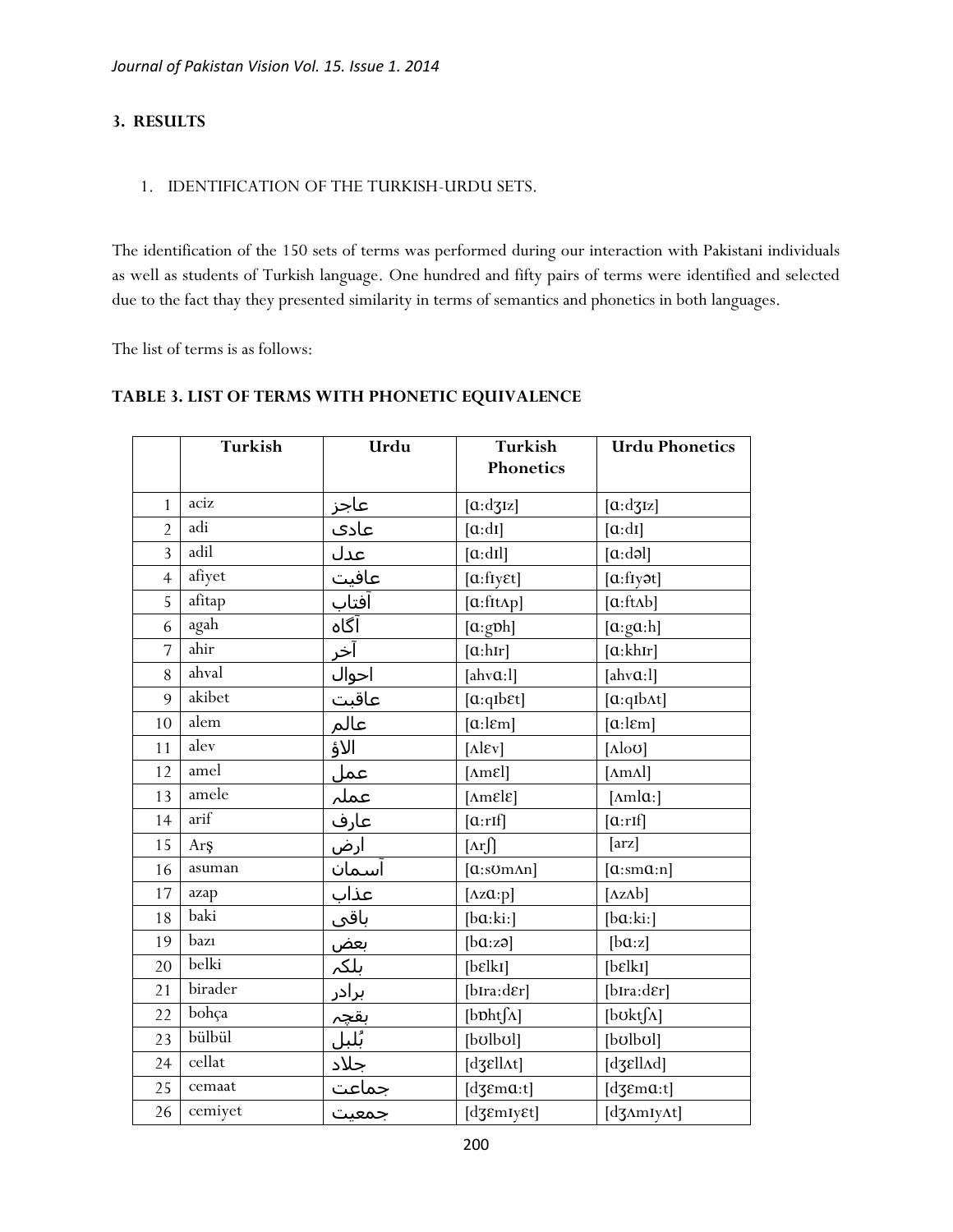| 27 | cennet                                                                                                | جنت                                                     | [dʒɛnnɛt]                                            | [d3AnnAt]                               |
|----|-------------------------------------------------------------------------------------------------------|---------------------------------------------------------|------------------------------------------------------|-----------------------------------------|
| 28 | cerrah                                                                                                | <u>جراح</u>                                             | [dʒɛrrʌh]                                            | $[d\mathfrak{ZErr}ah]$                  |
| 29 | cumhur                                                                                                | <u>جریح</u><br>جمہ <u>ور</u><br>جمہور<br>چونکہ<br>کلالت | [dʒʊmhu:r]                                           | $[d$ 30mhu:r]                           |
| 30 | cümle                                                                                                 |                                                         | $[d\overline{\text{g}}\text{oml}\varepsilon]$        | [dʒʊmlɛ]                                |
| 31 | çeşme                                                                                                 |                                                         | $[t]$ $\epsilon$ $\text{Im}$ $\epsilon$ ]            | $[t\int_A fm\epsilon]$                  |
| 32 | çünkü                                                                                                 |                                                         | [tfonko]                                             | $[t]$ u:nkI]                            |
| 33 | delalet                                                                                               |                                                         | [delay:let]                                          | [dela:let]                              |
| 34 | derece                                                                                                | <u>درجہ</u>                                             | $[{\rm d}\epsilon$ r ${\rm d}\epsilon$ z $\epsilon]$ | [d $\Lambda$ r $\epsilon$ d $\alpha$ :] |
| 35 | ders                                                                                                  | <u>درس</u>                                              | [ders]                                               | [ders]                                  |
| 36 | destan                                                                                                | داستان                                                  | [d $esta:n$ ]                                        | [desta:n]                               |
| 37 | diğer                                                                                                 | <u>دیگر</u>                                             | $\left[ \mathrm{di}\colon \epsilon r\right]$         | $[\text{di:gEr}]$                       |
| 38 | ehemniyet                                                                                             | اہمیت                                                   | [ensure]                                             | $[a: hmy\Lambda t]$                     |
| 39 | emir                                                                                                  | امر                                                     | [EmIr]                                               | $[{\rm Amr}]$                           |
| 40 | emir                                                                                                  | امیر                                                    | [Emi: r]                                             | [Emi: r]                                |
| 41 | emlak                                                                                                 | املاک                                                   | $[\text{emlak}]$                                     | $[\text{emlak}]$                        |
| 42 | eșref                                                                                                 | اشرف                                                    | $\epsilon$ fr $\epsilon$ f]                          | $[\epsilon$ fr $\epsilon$ f]            |
| 43 | evvel                                                                                                 | اول                                                     | $[\text{E}vv\text{E}]$                               | $[\text{E}vv\text{E}]$                  |
| 44 | evveliyat                                                                                             | اوليت                                                   | $[$ εννεlιγα:t]                                      | $[$ εννεlιγα:t]                         |
| 45 | fani                                                                                                  | <u>فانی</u>                                             | [fa:ni.]                                             | [fa:ni.]                                |
| 46 | Fayda                                                                                                 | فاعده                                                   | $[f\Lambda y d\Lambda]$                              | [f $\Lambda y d\Lambda$ ]               |
| 47 | felsefe                                                                                               | فلسفہ                                                   | $[{\text{felsef$\epsilon$}}]$                        | $[{\text{felsef$\epsilon$}}]$           |
| 48 | fena                                                                                                  | فنا                                                     | $[$ f $\epsilon$ na: $]$                             | $[$ f $\epsilon$ na: $]$                |
| 49 | ferah                                                                                                 | فراخ                                                    | $[{\rm f\epsilon r\epsilon h}]$                      | [fɛrʌkh]                                |
| 50 | ferman                                                                                                | فرمان                                                   | [fɛrmʌn]                                             | [fArmAn]                                |
| 51 | fert                                                                                                  | فرد                                                     | $[$ f $\epsilon$ rt $]$                              | [ferd]                                  |
| 52 | fesad                                                                                                 | فساد                                                    | [fsa:d]                                              | [ $f\in s\alpha$ :d]                    |
| 53 | fitne                                                                                                 | فتنہ<br>غفلت                                            | $[{\text{fitr}}]$                                    | [fttnA]                                 |
| 54 | gaflet                                                                                                |                                                         | $[g\Lambda f]$ <sub>Et</sub> ]                       | ghaflat                                 |
| 55 | gaip                                                                                                  | غائب                                                    | [ga:Ip]                                              | gayb                                    |
| 56 | haber                                                                                                 | خبر                                                     | $[h\Lambda b\epsilon r]$                             | khabar                                  |
| 57 | halife                                                                                                | خليفہ                                                   | $[h\Lambda]$ i:f $\epsilon]$                         | khaliifaa                               |
| 58 | han                                                                                                   | خان                                                     | $[h\Lambda n]$                                       | [kh^n]                                  |
| 59 | hayrat                                                                                                | <u>خیرات</u>                                            | [ $hAyra:t$ ]                                        | [KkhAyra:t]                             |
| 60 | hoş                                                                                                   | <mark>خوش</mark><br>خرما                                | [hou]                                                | [khʊ∬                                   |
| 61 | hurma                                                                                                 |                                                         | [hʊrmʌ]                                              | [khʊrmʌ]                                |
| 62 | hüda                                                                                                  | خدا                                                     | [ $h$ $o$ $d$ $a$ :]                                 | [khʊdɑ:]                                |
| 63 | $\operatorname*{israr}% \nolimits_{\mathbb{Z}}\left( X;X\right) =\operatorname*{israt}(\mathbb{Z}/n)$ | <u>اِصرار</u>                                           | $[9sr\Lambda r]$                                     | $\lceil \partial$ sr $\Lambda r \rceil$ |
| 64 | icat                                                                                                  | ايجاد                                                   | $[i:j\Delta t]$                                      | [i:j $\text{Ad}$ ]                      |
| 65 | ihsan                                                                                                 | إحسان                                                   | [Ihs $\Delta n$ ]                                    | [Ihs $a:n$ ]                            |
| 66 | imdat                                                                                                 | امداد                                                   | [ImdAt]                                              | [Imd $\Lambda$ d]                       |
| 67 | imkan                                                                                                 | امكان                                                   | [Imk $a$ :n]                                         | [Imk $a$ :n]                            |
| 68 | imtihan                                                                                               | امتحان                                                  | $[Imth\alpha:n]$                                     | $[Imth\alpha:n]$                        |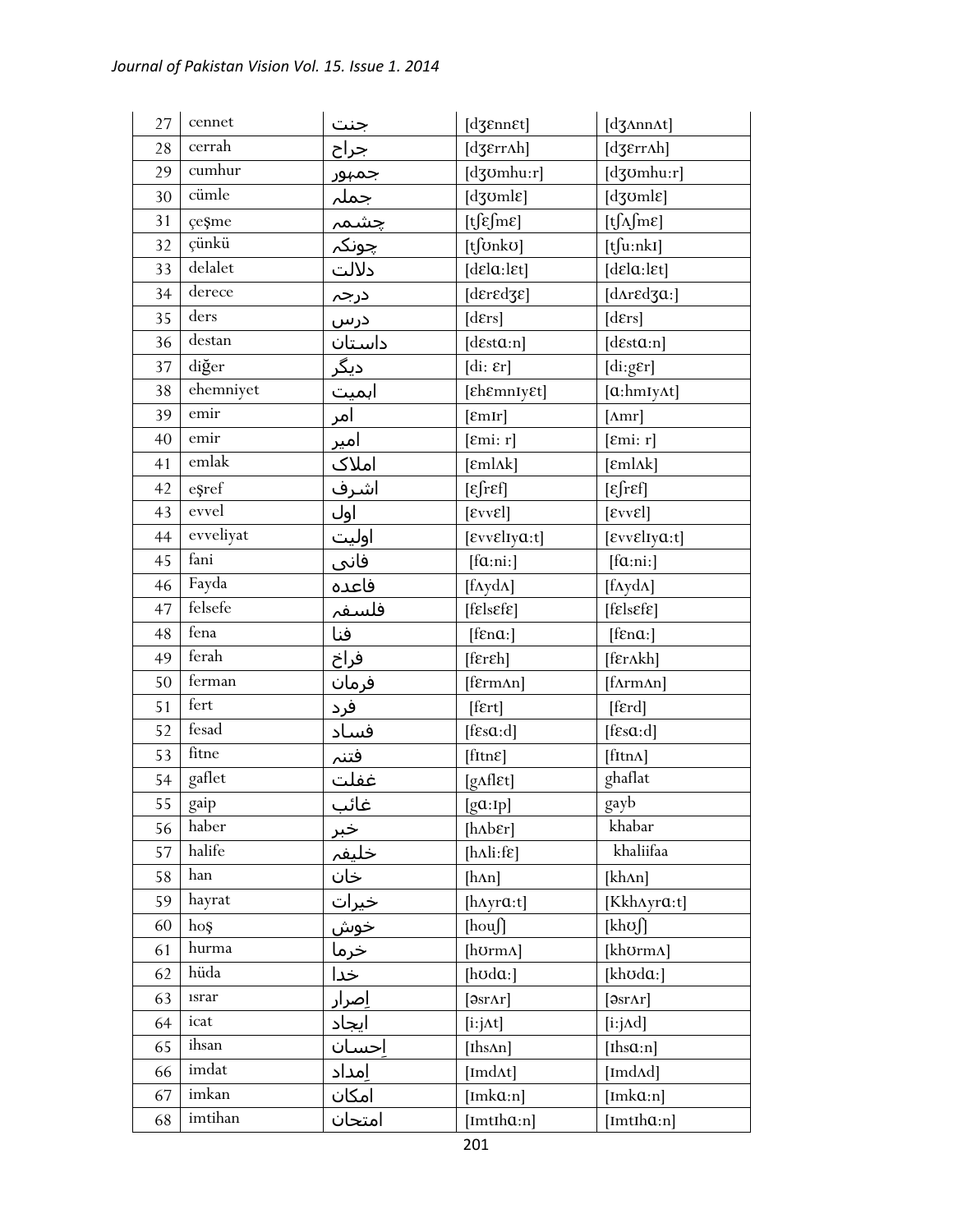| 69  | inayet                   |                                                                                                        | [ $Ina: y \in t$ ]           | [ $Ina: y \in t$ ]                       |
|-----|--------------------------|--------------------------------------------------------------------------------------------------------|------------------------------|------------------------------------------|
| 70  | köşe                     |                                                                                                        | [k3:5]                       | [gpsh^]                                  |
| 71  | lakin                    |                                                                                                        | [la:kIn]                     | $[$ l $\epsilon$ kIn]                    |
| 72  | Lanet                    |                                                                                                        | [lar:net]                    | $[la:n \epsilon t]$                      |
| 73  | Lazim                    | <u>عنایت<br/>گوشہ</u><br>لیک <u>ن</u><br>لازمی                                                         | [la:zom]                     | [la:zmi]                                 |
| 74  | leziz                    | لذيذ                                                                                                   | [lex:z]                      | [lex:z]                                  |
| 75  | Lutuf                    | لطف                                                                                                    | $[$ l $0$ tu:f $]$           | [lʊtf]                                   |
| 76  | macburi                  | مجبورې                                                                                                 | [mɛdʒbu:rI]                  | [mɛdʒbu:rI]                              |
| 77  | magrip                   |                                                                                                        | [mAgrIb]                     | [mAgrIb]                                 |
| 78  | mahluk                   |                                                                                                        | $[m\Lambda hlu:k]$           | [mAkhlu:k]                               |
| 79  | mahmur                   |                                                                                                        | [mʌhmu:r]                    | [mAhmu:r]                                |
| 80  | mahrumiyet               | <u>مجبورت</u><br>مخل <u>وق</u><br>مخلوق<br>محمور<br>محصول<br>محسوس<br>محسوس<br>محسوس<br>مخسوس<br>مخسوس | [mAhru:mIyɛt]                | [mAhru:mIy&t]                            |
| 81  | mahşer                   |                                                                                                        | [m∧h∫ɛr]                     | [m∧h∫ɛr]                                 |
| 82  | mahsul                   |                                                                                                        | $[m{\rm Absu:}l]$            | [mAhsu:1]                                |
| 83  | mahsus                   |                                                                                                        | [ $m\Lambda$ hsu:s]          | $[m{\rm A}h s u:s]$                      |
| 84  | mahzen                   |                                                                                                        | $[m \Lambda h z \epsilon n]$ | [mAhzAn]                                 |
| 85  | makam                    |                                                                                                        | [mAka:m]                     | [mAka:m]                                 |
| 86  | malum                    | معلوم                                                                                                  | $[m\alpha:lu:m]$             | $[m\alpha:lu:m]$                         |
| 87  | masum                    | معصوم                                                                                                  | $[m\alpha:su:m]$             | $[m\mathfrak{a}:\mathrm{su}:\mathrm{m}]$ |
| 88  | mecbur                   | <u> مجبور</u>                                                                                          | [med3bu:r]                   | [medzbu:r]                               |
| 89  | medet                    | مدد                                                                                                    | [medet]                      | [mɛdɛd]                                  |
| 90  | mektup                   | مكتوب                                                                                                  | $[m \& t \& t \& p]$         | [mɛktʊb]                                 |
| 91  | minnet                   |                                                                                                        | [mmEt]                       | $[$ m <b></b> ənn $\Lambda t$ ]          |
| 92  | mucize                   | سعوب<br>منت<br>معجزه<br>مشک <u>ل</u><br>نظر نکیہ<br>نظر                                                | [mu:jIzε]                    | [mu:jzA]                                 |
| 93  | müşkül                   |                                                                                                        | [mußul]                      | [mu[k]                                   |
| 94  | Nabiz                    |                                                                                                        | [nʌbəz]                      | [nAbz]                                   |
| 95  | Nakil                    |                                                                                                        | [nAkI]                       | [n^kəl]                                  |
| 96  | nakliye                  |                                                                                                        | [nAkl1y&]                    | [nAklIya:]                               |
| 97  | Nazar                    |                                                                                                        | $[n\Delta z\alpha:r]$        | $[n\Delta z\alpha:r]$                    |
| 98  | Nefis                    | نفس                                                                                                    | [nefs]                       | [nAfs]                                   |
| 99  | Nehir                    | نہ <u>ر</u>                                                                                            | $[nE\text{hi}:r]$            | $[n\Lambda hr]$                          |
| 100 | Nesil                    | <u>نسل</u>                                                                                             | $[n\epsilon s I]$            | [nAs3]                                   |
| 101 | $\operatorname{nezaket}$ | <u>نزاکت</u>                                                                                           | [n&za:k&t]                   | $[n\epsilon z\alpha:k\epsilon t]$        |
| 102 | Nezle                    | َنزلہ                                                                                                  | $[n\epsilon z]$              | $[n\epsilon z]$                          |
| 103 | Nikah                    | نكاح                                                                                                   | $[nik\alpha:h]$              | $[nik\alpha:h]$                          |
| 104 | nisbet                   | نسبت                                                                                                   | [nIsbɛt]                     | [nIsbɛt]                                 |
| 105 | Niyaz                    | <u>نیاز</u>                                                                                            | [ $nIy@:z$ ]                 | [ $nIy@:z$ ]                             |
| 106 | Niyet                    | <u>نیت</u>                                                                                             | [nIyEt]                      | [nIyEt]                                  |
| 107 | numune                   | نمونہ                                                                                                  | [n0mu:ne]                    | [n0mu:ne]                                |
| 108 | Pak                      | پاک                                                                                                    | $[p\Lambda k]$               | $[p\Lambda k]$                           |
| 109 | pazar                    | بازار                                                                                                  | $[\text{pAzQ:}r]$            | [ <b>b</b> Az@:r]                        |
| 110 | peynir                   | <u>پنیر</u>                                                                                            | [peIni:r]                    | [ <i>p</i> Ani:r]                        |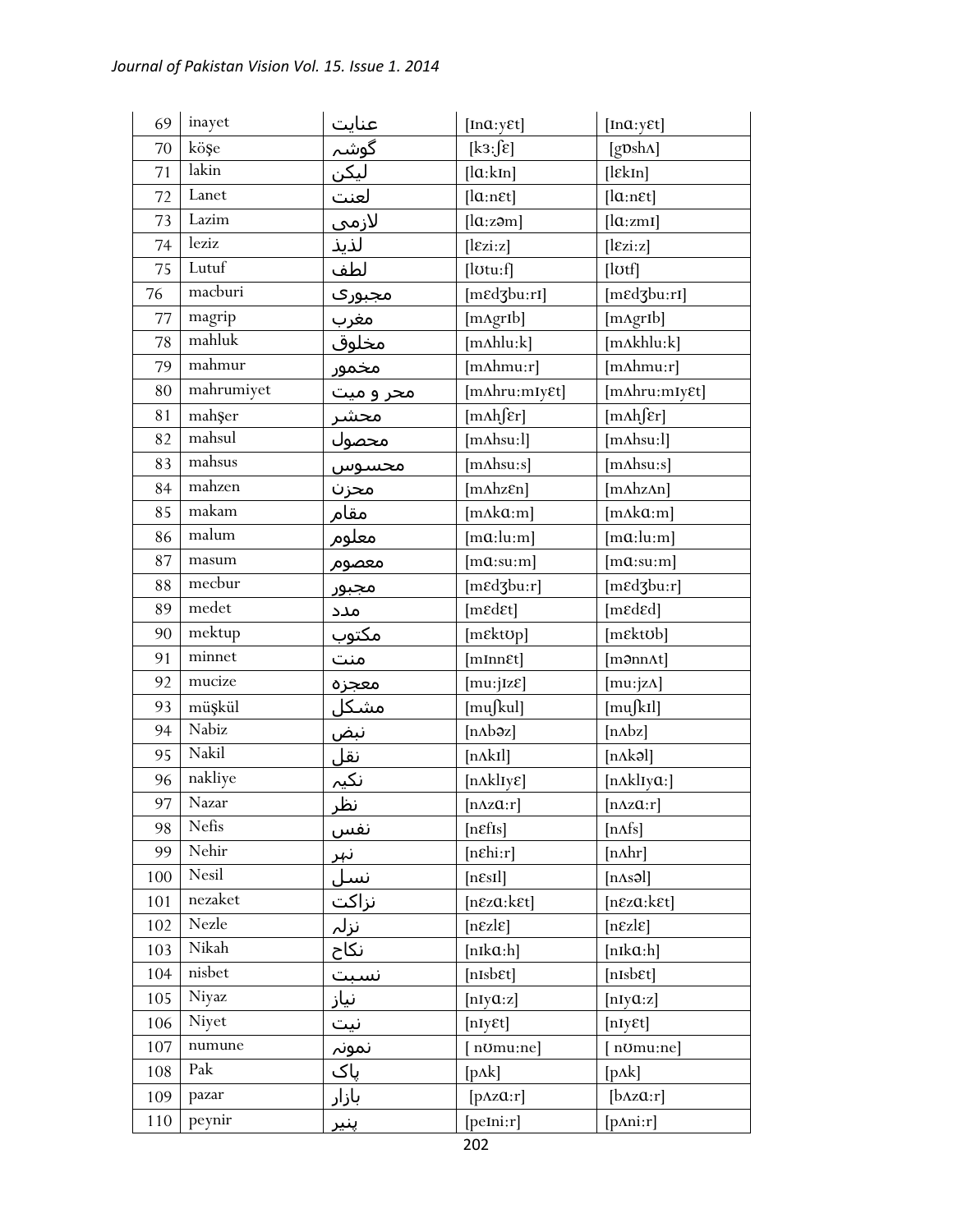| 111 | razı              | <u>راضی</u><br>رنگ<br>رسالہ | [raza]                                   | [raza]                                               |
|-----|-------------------|-----------------------------|------------------------------------------|------------------------------------------------------|
| 112 | renk              |                             | [ <b>rank</b> ]                          | [resp]                                               |
| 113 | Risale            |                             | [rIsa:le]                                | $[rIs\alpha:\lambda]$                                |
| 114 | Ruh               | <u>روح</u>                  | [rob]                                    | [rob]                                                |
| 115 | Saz               | <u>ساز</u>                  | $[s\Delta z]$                            | $[s \Delta z]$                                       |
| 116 | sefer             | <u>سفر</u>                  | [sEfr]                                   | [sEfr]                                               |
| 117 | Ser               |                             | $[s\epsilon r]$                          | [sEr]                                                |
| 118 | Sine              |                             | $[sIn\epsilon]$                          | [sInE]                                               |
| 119 | Sirke             |                             | $[sIrk\epsilon]$                         | $[sIrk\epsilon]$                                     |
| 120 | $S\ddot{o}z$      |                             | [s3:z]                                   | [s3:z]                                               |
| 121 | Sual              |                             | $[s\sigma\alpha:1]$                      | [sDwQ:1]                                             |
| 122 | sürahi            |                             | [sora:hi]                                | $[s$ Ur $a$ :hI]                                     |
| 123 | <b>Sahis</b>      |                             | $[\int \Lambda h \partial s]$            | $[\int$ Ahs]                                         |
| 124 | Şahsiyet          |                             | [SAhsIy <sup>et]</sup>                   | $[\int \Lambda khsIy\epsilon t]$                     |
| 125 | Şebnem            |                             | [febnem]                                 | [febnem]                                             |
| 126 | Şehir             |                             | $[$ [ $\epsilon$ hi:r]                   | $[$ $[$ $\varepsilon$ hr $]$                         |
| 127 | Sehit             |                             | $[\int \mathcal{E}hit]$                  | $[$$ fehid]                                          |
| 128 | Şehzade           |                             | $[\intehza:\text{d}\varepsilon]$         | [ $\left[\int \epsilon h z \alpha : d\Lambda\right]$ |
| 129 | Şeker             |                             | $[$ [ $\epsilon$ k $\epsilon$ r]         | $[\int \Lambda k k \Lambda r]$                       |
| 130 | şikayet           |                             | $[$ fika:y $\varepsilon$ t]              | $[$ fika:y $\epsilon$ t]                             |
| 131 | Şişe              |                             | $\iint \mathcal{E}$                      | $\iint\!\! f[\varepsilon]$                           |
| 132 | takat             |                             | $[ta:k\Lambda t]$                        | $[ta:k\Lambda t]$                                    |
| 133 | takdir            |                             | [tʌkdɪr]                                 | [tʌkdɪr]                                             |
| 134 | taman             | <u>تقدیر</u><br>تمام<br>طرف | $[tAm\alpha:m]$                          | $[{\rm t\Delta m}{\mathfrak a} {:} {\rm m}]$         |
| 135 | $\mbox{taraf}$    |                             | [tnrAf]                                  | [tArAf]                                              |
| 136 | temenni           | تمنا                        | $[$ t $\mathcal{E}$ m $\mathcal{E}$ nnI] | [tɛmʌnnʌ]                                            |
| 137 | teselli           | تسلى                        | $[t\epsilon s \epsilon llI]$             | $[t\epsilon s \epsilon llI]$                         |
| 138 | $\ddot{\rm unit}$ | <u>امید</u>                 | [ <i>l</i> om: <i>t</i> ] <sub>l</sub>   | [ $Omi: d$ ]                                         |
| 139 | üstâd             | استاد                       | [UstAd]                                  | [ $Ust\Lambda d$ ]                                   |
| 140 | vaat              | وعده                        | $[v\Lambda\Lambda t]$                    | [ $v\alpha$ : $d\Lambda$ ]                           |
| 141 | Vakit             | وقت                         | [vAki:t]                                 | [wΛkt]                                               |
| 142 | Vatan             | وطن                         | $[\text{vAtAn}]$                         | <b>v</b> AtAn                                        |
| 143 | Vefa              | وفا                         | [ $v \in \Lambda$ ]                      | [ $w\epsilon f\Lambda$ ]                             |
| 144 | vekil             | <u>وکيل</u>                 | [vɛkɪl]                                  | $[we$ kIl]                                           |
| 145 | yani              | <u>یعنی</u>                 | $[\text{y}\alpha:\text{nl}]$             | $[y\alpha:n]$                                        |
| 146 | Yar               | یار                         | [ya:r]                                   | [ya:r]                                               |
| 147 | ziyade            | زياده                       | [zIy $\alpha$ :d $\varepsilon$ ]         | [zIy $a: d\varepsilon$ ]                             |
| 148 | zamane            | زمانہ                       | [ $z\Lambda$ man $\varepsilon$ ]         | [zAmanA]                                             |
| 149 | zemin             | <u>زمین</u>                 | [zEmin]                                  | [zAmIn]                                              |
| 150 | zor               | زور                         | $[\text{zDr}]$                           | $[\text{zDr}]$                                       |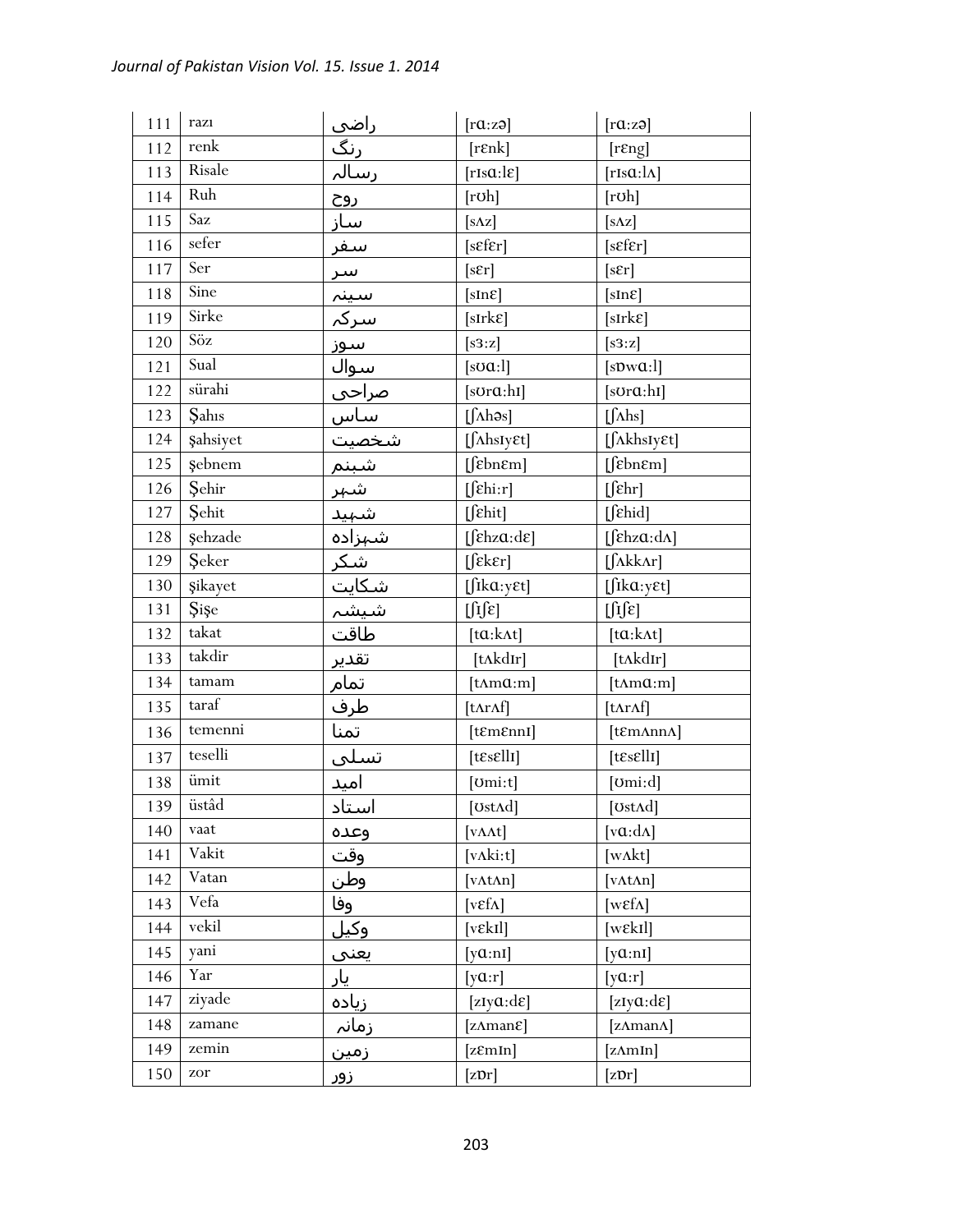#### 2. ETYMOLOGICAL ASPECTS:

 $\overline{\phantom{a}}$ 

The origin of the terms will be a determining factor in revealing whether the terms are cognates or loanwords. For this purpose an etymological analysis<sup>11</sup> has been performed. The results are as follows:

#### **TABLE 4. TERMS WITH ETYMOLOGY IN ARABIC LANGUAGE**

|                | <b>Turkish</b> | Urdu       | <b>Turkish</b>                                             | Urdu                                          | Etymol                  | Etymol         |
|----------------|----------------|------------|------------------------------------------------------------|-----------------------------------------------|-------------------------|----------------|
|                |                |            | Phonetics                                                  | Phonetics                                     | ogy of<br><b>Turkis</b> | ogy of<br>Urdu |
|                |                |            |                                                            |                                               | h                       |                |
| $\mathbf{1}$   | aciz           | عاجز       | $[\alpha:dz]$                                              | [a:dz]                                        | Arabic                  | Arabic         |
| $\overline{2}$ | adi            | عادى       | [a:di]                                                     | [a:di]                                        | Arabic                  | Arabic         |
| $\overline{3}$ | adil           | عدل        | [a:dl]                                                     | [a:da]                                        | Arabic                  | Arabic         |
| $\overline{4}$ | afiyet         | عافيت      | [a:flyEt]                                                  | [a:fly <sub>3</sub> ] <sub>1</sub>            | Arabic                  | Arabic         |
| 5              | ahir           | آخر        | [a:hr]                                                     | [a:khIr]                                      | Arabic                  | Arabic         |
| 6              | ahval          | احوال      | [ahv $a:1$ ]                                               | [ahv $a:$ ]]                                  | Arabic                  | Arabic         |
| $\overline{7}$ | akibet         | ۔<br>عاقبت | $[a:qIb\epsilon t]$                                        | [a:qib <sub>At</sub> ]                        | Arabic                  | Arabic         |
| $8\,$          | alem           | عالم       | [a:lcm]                                                    | [a:lcm]                                       | Arabic                  | Arabic         |
| 9              | amel           | عمل        | $[Am\epsilon]$                                             | $[\text{A}m\text{Al}]$                        | Arabic                  | Arabic         |
| 10             | amele          | عملہ       | $[{\rm \Delta m}$ ε $[\epsilon]$                           | [ $\text{Amla:}$ ]                            | Arabic                  | Arabic         |
| 11             | arif           | عارف       | [a:rf]                                                     | $[\alpha:\text{rIf}]$                         | Arabic                  | Arabic         |
| 12             | arş            | ارض        | $[\text{Ar}$                                               | [arz]                                         | Arabic                  | Arabic         |
| 13             | azap           | عذاب       | [ $Az\alpha:p$ ]                                           | $[\Delta z \Delta b]$                         | Arabic                  | Arabic         |
| 14             | baki           | باقی       | [ba:ki:]                                                   | [ba:ki:]                                      | Arabic                  | Arabic         |
| 15             | bazı           | بعض        | [ba:zə]                                                    | [ba:z]                                        | Arabic                  | Arabic         |
| 16             | cellat         | جلاد       | [dʒεllʌt]                                                  | $[d38ll\text{Ad}]$                            | Arabic                  | Arabic         |
| 17             | cemaat         | جماعت      | [d $3\varepsilon$ ma:t]                                    | $[d\mathfrak{Z}ema:t]$                        | Arabic                  | Arabic         |
| 18             | cemiyet        | جمعیت      | [dʒɛmɪyɛt]                                                 | [d3AmIyAt]                                    | Arabic                  | Arabic         |
| 19             | cennet         | جنت        | $[d\mathfrak{Z}$ <i>EnnEt</i> ]                            | $[d \text{J} \Lambda n n \Lambda t]$          | Arabic                  | Arabic         |
| 20             | cerrah         | جراح       | [dʒɛrrʌh]                                                  | [dʒɛrrʌh]                                     | Arabic                  | Arabic         |
| 21             | cumhur         | جمہور      | [d30mhu:r]                                                 | [d30mhu:r]                                    | Arabic                  | Arabic         |
| 22             | cümle          | جملہ       | $[d\overline{\text{g}}\text{oml}\varepsilon]$              | $[d\overline{\text{g}}\text{oml}\varepsilon]$ | Arabic                  | Arabic         |
| 23             | delalet        | دلالت      | [delay:let]                                                | [delay:let]                                   | Arabic                  | Arabic         |
| 24             | derece         | درجہ       | $[{\rm d}\epsilon$ r ${\rm d}\epsilon$ d ${\rm d}\epsilon$ | [d $\Lambda$ r $\epsilon$ d $\alpha$ :]       | Arabic                  | Arabic         |
| 25             | ders           | درس        | [ders]                                                     | [ders]                                        | Arabic                  | Arabic         |
| 26             | ehemniyet      | اہمیت      | [£h&mnIy&t]                                                | $[a: hmy\Lambda t]$                           | Arabic                  | Arabic         |
| 27             | emir           | امیر       | [Emi: r]                                                   | [Emi: r]                                      | Arabic                  | Arabic         |
| 28             | emlak          | املاک      | $[eml \lambda k]$                                          | $[\text{emlak}]$                              | Arabic                  | Arabic         |
| 29             | eşref          | اشرف       | $\epsilon$ fref]                                           | $\lbrack \varepsilon \rbrack$ ref             | Arabic                  | Arabic         |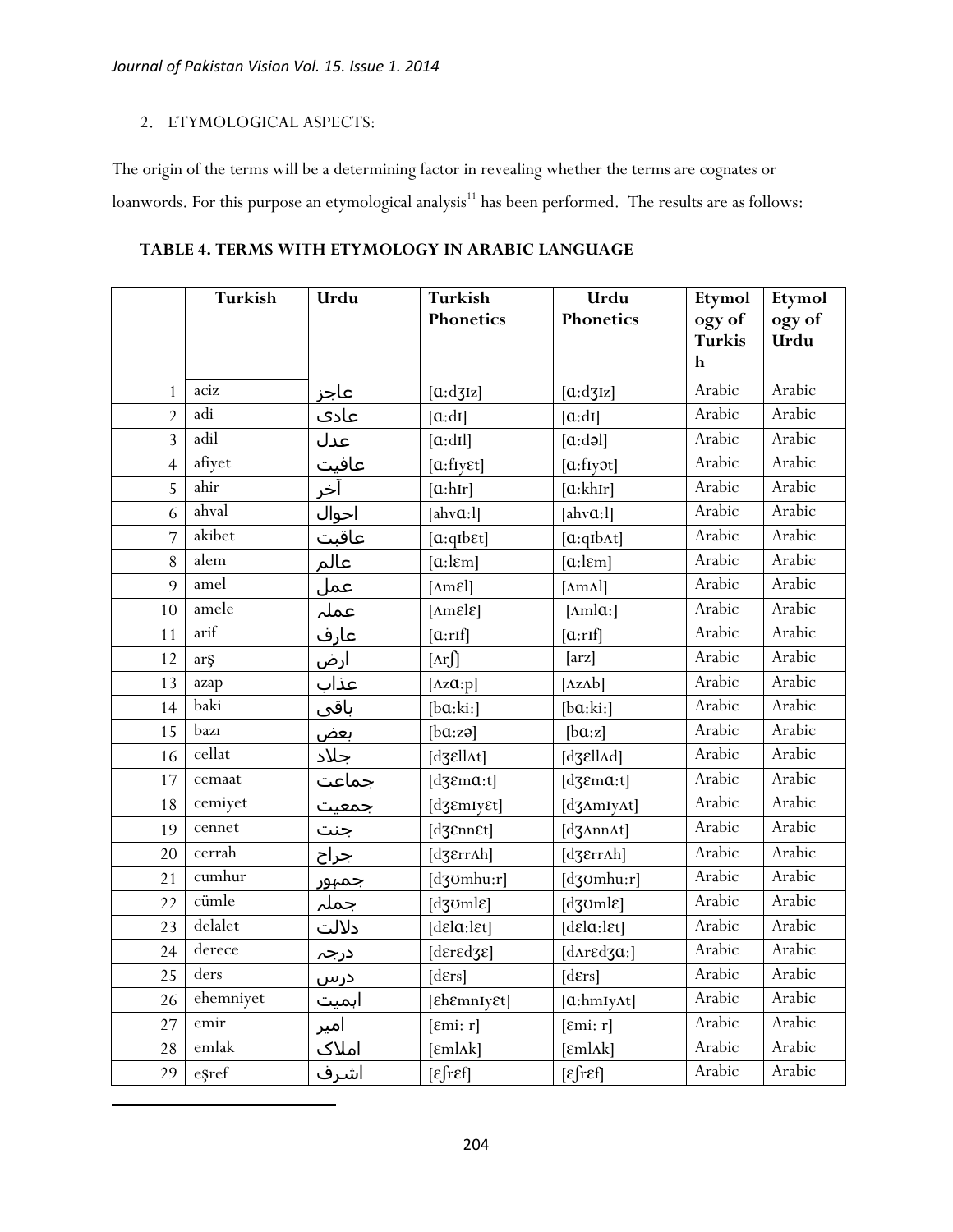| 30 | evvel       | اول          | $[\text{E}vv\text{E}]$             | $[\text{E}vv\text{E}]$                       | Arabic | Arabic |
|----|-------------|--------------|------------------------------------|----------------------------------------------|--------|--------|
| 31 | evveliyat   | اوليت        | $[$ εννεlιγα:t]                    | $[$ εννεlιγα:t]                              | Arabic | Arabic |
| 32 | fani        | فانی         | [fa:ni:]                           | [fa:n:]                                      | Arabic | Arabic |
| 33 | fayda       | فاعده        | $[f\Lambda y d\Lambda]$            | $[f\Lambda y d\Lambda]$                      | Arabic | Arabic |
| 34 | felsefe     | فلسفہ        | $[f$ els $\epsilon$ f $\epsilon$ ] | $[f$ <i>E</i> $ s$ <i>E</i> $f$ <i>E</i> $]$ | Arabic | Arabic |
| 35 | fena        | فنا          | [f $\epsilon$ na:]                 | $[$ f $\epsilon$ na: $]$                     | Arabic | Arabic |
| 36 | fert        | فرد          | $[$ f $\epsilon$ rt $]$            | [ferd]                                       | Arabic | Arabic |
| 37 | fesad       | فساد         | $[fs\alpha:d]$                     | [fsa:d]                                      | Arabic | Arabic |
| 38 | fitne       | فتنم         | $[$ fitn $\varepsilon]$            | $[fttn\Lambda]$                              | Arabic | Arabic |
| 39 | gaflet      | غفلت         | [gAflet]                           | Ghaflat                                      | Arabic | Arabic |
| 40 | gaip        | غائب         | [ga:Ip]                            | Gayb                                         | Arabic | Arabic |
| 41 | haber       | <u>خبر</u>   | [ $h$ $h$ $h$ $er$ ]               | Khabar                                       | Arabic | Arabic |
| 42 | halife      | خليفہ        | [ $h\Lambda$ li:f $\varepsilon$ ]  | Khaliifaa                                    | Arabic | Arabic |
| 43 | hayrat      | خيرات        | [ $hAyra:t$ ]                      | [Kkh^yra:t]                                  | Arabic | Arabic |
| 44 | <i>srar</i> | <u>اصرار</u> | [ <i>9</i> srAr]                   | [ <i>9</i> srAr]                             | Arabic | Arabic |
| 45 | icat        | ايجاد        | $[i:j\Delta t]$                    | $[i:j \land d]$                              | Arabic | Arabic |
| 46 | ihsan       | احسان        | [Ihs $An$ ]                        | [Ihs $a:n$ ]                                 | Arabic | Arabic |
| 47 | imdat       | امداد        | [Imd $\Lambda t$ ]                 | [ImdA]                                       | Arabic | Arabic |
| 48 | imkan       | امكان        | [Imk $a:n$ ]                       | $[Imk\alpha:n]$                              | Arabic | Arabic |
| 49 | imtihan     | امتحان       | [ImtIh $a:n$ ]                     | $[Imth\alpha:n]$                             | Arabic | Arabic |
| 50 | inayet      | عنايت        | [ $Ina: y \in t$ ]                 | $[Ima: y \epsilon t]$                        | Arabic | Arabic |
| 51 | lanet       | لعنت         | $[la:n \varepsilon t]$             | $[la:n \varepsilon t]$                       | Arabic | Arabic |
| 52 | lazim       | لازمى        | [la:z <sub>2</sub> m]              | [la:zmi]                                     | Arabic | Arabic |
| 53 | leziz       | لذيذ         | $[\text{læzi:z}]$                  | $[\text{lezi:z}]$                            | Arabic | Arabic |
| 54 | Lutuf       | لطف          | [lotu:f]                           | $[$ l $U$ tf $]$                             | Arabic | Arabic |
| 55 | macburi     | مجبورک       | $[m \in d3b u: r1]$                | [medzbu:ri]                                  | Arabic | Arabic |
| 56 | magrip      | <u>مغرب</u>  | [mAgrIb]                           | [mAgrIb]                                     | Arabic | Arabic |
| 57 | mahluk      | مخلوق        | $[m\Lambda h]$ lu:k]               | [mAkhlu:k]                                   | Arabic | Arabic |
| 58 | mahmur      | مخمور        | $[m\Lambda hmu:r]$                 | $[m\Lambda hmu:r]$                           | Arabic | Arabic |
|    | Mahrumiyet  | محر و میت    | [mAhru:mIy&t]                      | [mAhru:mIy&t]                                | Arabic | Arabic |
| 59 |             |              |                                    |                                              |        |        |
| 60 | mahşer      | محشر         | $[m\Lambda h]$ $\epsilon$ r]       | $[m\Lambda h]$ $\epsilon$ r]                 | Arabic | Arabic |
| 61 | mahsul      | محصول        | [m <sub>Ansu</sub> :!]             | [mAlso:!]                                    | Arabic | Arabic |
| 62 | mahsus      | محسوس        | [m∧hsu:s]                          | $[m{\rm A}h{\rm su}{:}\rm s]$                | Arabic | Arabic |
| 63 | mahzen      | محزن         | $[m\Lambda hz\epsilon n]$          | [mhzAn]                                      | Arabic | Arabic |
| 64 | makam       | مقام         | [mAka:m]                           | [mAka:m]                                     | Arabic | Arabic |
| 65 | malum       | معلوم        | $[m\alpha:lu:m]$                   | $[m\alpha:lu:m]$                             | Arabic | Arabic |
| 66 | masum       | معصوم        | $[m\mathfrak{a}:su:m]$             | $[m\alpha:su:m]$                             | Arabic | Arabic |
| 67 | mecbur      | مجبور        | [medzbu:r]                         | [medzbu:r]                                   | Arabic | Arabic |
| 68 | medet       | مدد          | [medet]                            | [meded]                                      | Arabic | Arabic |
| 69 | mektup      | مكتوب        | [mɛktʊp]                           | $[m$ <i>ektob</i> ]                          | Arabic | Arabic |
| 70 | mucize      | معجزه        | [mu:jIzE]                          | [mu:jzA]                                     | Arabic | Arabic |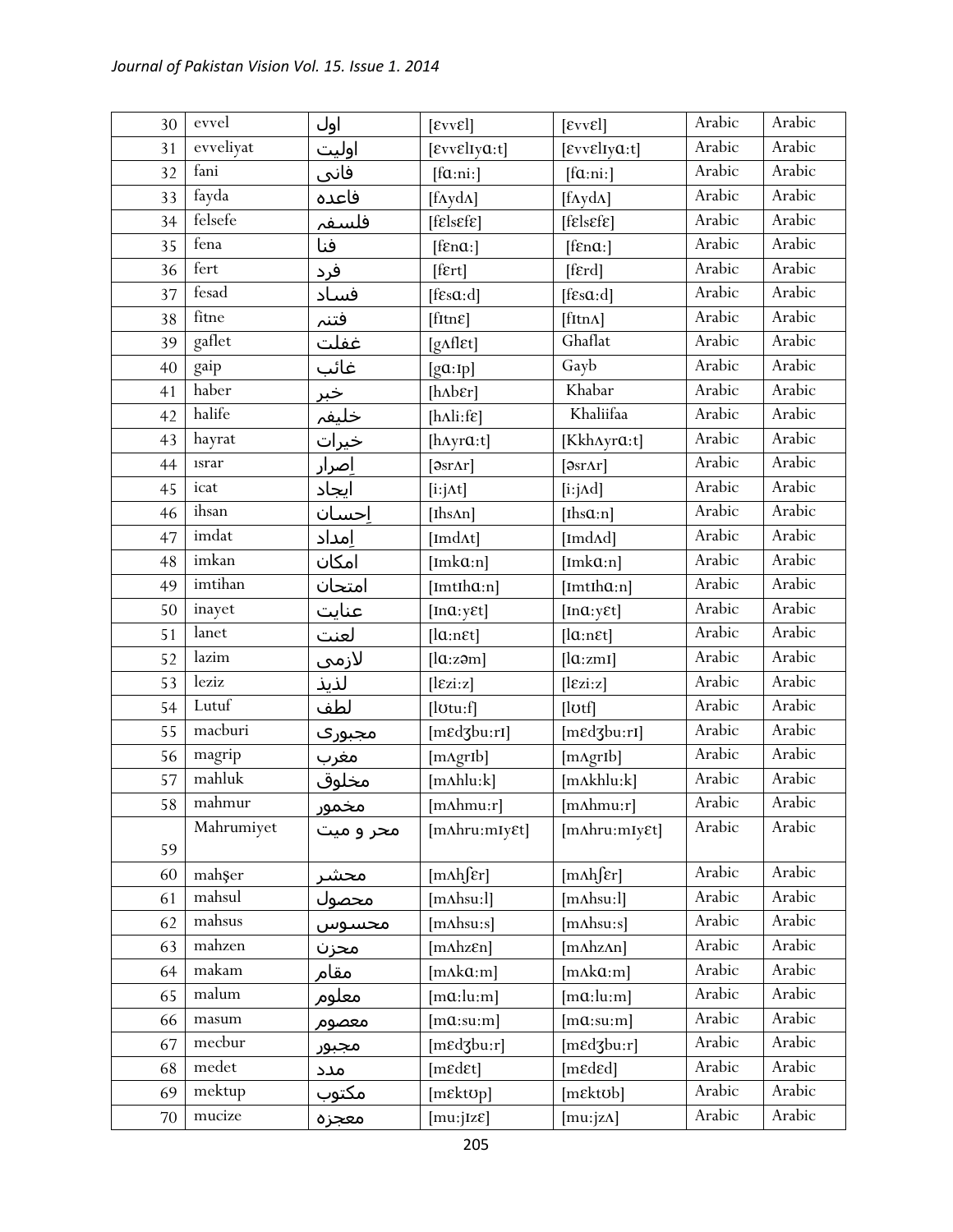| 71  | müşkül                        | مشكل       | [mu[kul]                                 | [mu[k]                           | Arabic | Arabic |
|-----|-------------------------------|------------|------------------------------------------|----------------------------------|--------|--------|
| 72  | nabiz                         | <u>نبض</u> | $[nAb\vartheta z]$                       | [nAbz]                           | Arabic | Arabic |
| 73  | nakil                         | <u>نقل</u> | [nAkI]                                   | [nAkə]                           | Arabic | Arabic |
| 74  | nakliye                       | نکیہ<br>۔  | $[n\Lambda k]_{i\in\mathbb{N}}$          | $[n\Delta k]$ Iya:]              | Arabic | Arabic |
| 75  | nazar                         | نظر        | $[n\Delta z\alpha:\mathbf{r}]$           | $[n\Delta z\alpha:\mathbf{r}]$   | Arabic | Arabic |
| 76  | nefis                         | <u>نفس</u> | [neffls]                                 | [nAfs]                           | Arabic | Arabic |
| 77  | nehir                         | <u>نہر</u> | $[nE\text{hi}:r]$                        | $[n\Lambda hr]$                  | Arabic | Arabic |
| 78  | nesil                         | <u>نسل</u> | $[n\epsilon s I]$                        | [nAs3]                           | Arabic | Arabic |
| 79  | nezle                         | نزلہ       | $[n\epsilon z]$                          | $[n\epsilon z]$                  | Arabic | Arabic |
| 80  | nikah                         | نكاح       | $[nik\alpha:h]$                          | $[nik\alpha:h]$                  | Arabic | Arabic |
| 81  | nisbet                        | نسبت       | $[nIsb\epsilon t]$                       | $[nIsb\epsilon t]$               | Arabic | Arabic |
| 82  | niyet                         | نیت        | [nIyEt]                                  | [nIyEt]                          | Arabic | Arabic |
| 83  | razı                          | راضی       | [raza]                                   | [raza]                           | Arabic | Arabic |
| 84  | risale                        | رسالہ      | [rIsa:le]                                | $[rIs\alpha:\lambda]$            | Arabic | Arabic |
| 85  | ruh                           | <u>روح</u> | [rob]                                    | [rob]                            | Arabic | Arabic |
| 86  | sefer                         | سفر        | [sEfEr]                                  | [sEfr]                           | Arabic | Arabic |
| 87  | $_{\mbox{\small\rm{sual}}}$   | سوالً      | $[s\sigma\alpha:1]$                      | [sDwQ:1]                         | Arabic | Arabic |
| 88  | sürahi                        | صراحي      | $[s$ Ur $a$ :hI]                         | $[s$ Ur $a$ :hI]                 | Arabic | Arabic |
| 89  | <b><i><u>sahsiyet</u></i></b> | شخصيت      | $[\int \Lambda h s I y \epsilon t]$      | $[\int \Lambda khsIy\epsilon t]$ | Arabic | Arabic |
| 90  | Şehit                         | شہید       | $[$ $[$ $\epsilon$ hit]                  | [fehid]                          | Arabic | Arabic |
| 91  | şikayet                       | شكايت      | $[$ fika:y $\varepsilon t]$              | $[$ fika:y $\epsilon t]$         | Arabic | Arabic |
| 92  | takat                         | طاقت       | $[ta:k\Lambda t]$                        | $[ta:k\Lambda t]$                | Arabic | Arabic |
| 93  | takdir                        | تقدير      | [tʌkdɪr]                                 | [tʌkdɪr]                         | Arabic | Arabic |
| 94  | tamam                         | تمام       | $[t\Lambda m\alpha:m]$                   | $[t\Lambda m\alpha:m]$           | Arabic | Arabic |
| 95  | taraf                         | طرف        | [tArAf]                                  | $[tnr\Lambda f]$                 | Arabic | Arabic |
| 96  | temenni                       | تمنا       | $[$ t $\mathcal{E}$ m $\mathcal{E}$ nnI] | [tɛmʌnnʌ]                        | Arabic | Arabic |
| 97  | teselli                       | تسلى       | $[t\epsilon s \epsilon llI]$             | $[t\epsilon s \epsilon llI]$     | Arabic | Arabic |
| 98  | vaat                          | وعده       | [vAt]                                    | $[va: d\Lambda]$                 | Arabic | Arabic |
| 99  | vakit                         | وقت        | [ $v\Lambda$ ki:t]                       | [ $w\Lambda kt$ ]                | Arabic | Arabic |
| 100 | vatan                         | وطن        | $[vt\Lambda n]$                          | $[\text{vAtAn}]$                 | Arabic | Arabic |
| 101 | vefa                          | وفا        | $[vEf\Lambda]$                           | [ $w\epsilon f\Lambda$ ]         | Arabic | Arabic |
| 102 | vekil                         | وكيل       | [vek1]                                   | $[w\epsilon kI]$                 | Arabic | Arabic |
| 103 | yani                          | يعني       | $[\text{y}a:\text{nl}]$                  | $[\text{y}a:\text{nl}]$          | Arabic | Arabic |
| 104 | ziyade                        | زياده      | [ $zIy@:d\varepsilon$ ]                  | [ $zIy@:d\mathcal{E}$ ]          | Arabic | Arabic |
| 105 | zamane                        | زمانہ      | [ $z\Lambda$ man $\varepsilon$ ]         | [zAmanA]                         | Arabic | Arabic |

## **TABLE 5. TERMS WITH ETYMOLOGY IN PERSIAN LANGUAGE**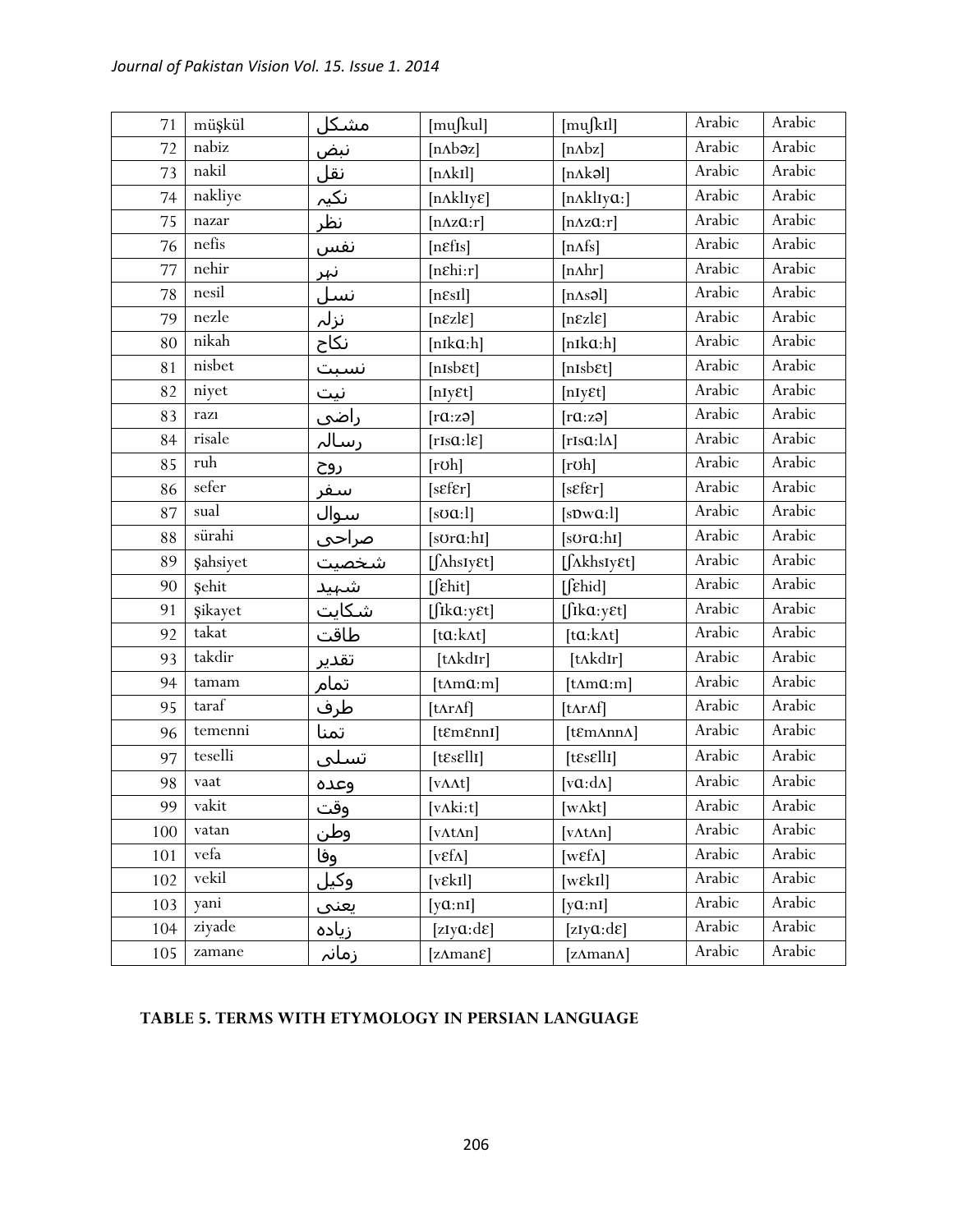|                | Turkish      | Urdu                       | Turkish<br>Phonetics                       | Urdu<br>Phonetics                                    | Etymolo<br>gy of<br>Turkish | Etymology<br>of Urdu<br>words |
|----------------|--------------|----------------------------|--------------------------------------------|------------------------------------------------------|-----------------------------|-------------------------------|
| 1              | afitap       | افتاب                      | [a:fitAp]                                  | [a:ftAb]                                             | Persian                     | Persian                       |
| $\overline{2}$ | agah         | آگاه                       | [a:gph]                                    | [a:ga:h]                                             | Persian                     | Persian                       |
| 3              | asuman       | آسمان                      | [a:somAn]                                  | [a:sma:n]                                            | Persian                     | Persian                       |
| $\overline{4}$ | birader      | برادر                      | $[b\text{Ira:der}]$                        | $[b\text{Ira:}\text{d}\epsilon r]$                   | Persian                     | Persian                       |
| 5              | bülbül       | بُلبل                      | [bolbol]                                   | [bolbol]                                             | Persian                     | Persian                       |
| 6              | çeşme        |                            | $[t]$ $\epsilon$ fm $\epsilon$ ]           | $[t\int_A fm\epsilon]$                               | Persian                     | Persian                       |
| 7              | çünkü        | <u>چشمہ</u><br>چونکہ       | $[t]$ OnkO]                                | $[t]$ u:nkI]                                         | Persian                     | Persian                       |
| 8              | destan       | داستان                     | [desta:n]                                  | [desta:n]                                            | Persian                     | Persian                       |
| 9              | diğer        | دیگر                       | $\left[ \mathrm{di:}\right.$ $\epsilon$ r] | $[di:g\epsilon r]$                                   | Persian                     | Persian                       |
| 10             | ferman       | فرمان                      | [fɛrmʌn]                                   | [fArmAn]                                             | Persian                     | Persian                       |
| 11             | hoş          | <u>خوش</u>                 | [houf]                                     | $[kh\sigma]$                                         | Persian                     | Persian                       |
| 12             | hurma        | خرما                       | [hʊrmʌ]                                    | [khʊrmʌ]                                             | Persian                     | Persian                       |
| 13             | hüda         | خدا                        | [ $h\nu d\alpha$ :]                        | [kh $\upsilon$ da:]                                  | Persian                     | Persian                       |
| 14             | köşe         |                            | $[k3:] \hat{\epsilon}]$                    | $[g \mathbf{D} \sh{\Lambda}]$                        | Persian                     | Persian                       |
| 15             | lakin        |                            | [la:kIn]                                   | $[$ l $\epsilon$ kIn]                                | Persian                     | Persian                       |
| 16             | nezaket      |                            | $[n\epsilon z\alpha:k\epsilon t]$          | $[n\epsilon z\alpha:k\epsilon t]$                    | Persian                     | Persian                       |
| 17             | niyaz        |                            | [nIyQ:z]                                   | [nIyQ:z]                                             | Persian                     | Persian                       |
| 18             | numune       | نمونہ                      | normal:nel                                 | nomu:ne]                                             | Persian                     | Persian                       |
| 19             | pak          | پاک                        | $[p\Lambda k]$                             | $[p\Lambda k]$                                       | Persian                     | Persian                       |
| 20             | pazar        | بازار                      | $[p\Delta z\alpha:r]$                      | [ <b>b</b> Az <b>Q</b> :r]                           | Persian                     | Persian                       |
| 21             | peynir       |                            | [peIni:r]                                  | $[{\rm pAni: r}]$                                    | Persian                     | Persian                       |
| 22             | renk         | پن <u>یر</u><br><u>رنگ</u> | [rɛnk]                                     | [resp]                                               | Persian                     | Persian                       |
| 23             | saz          | ساز                        | $[s \Delta z]$                             | $[s \Delta z]$                                       | Persian                     | Persian                       |
| 24             | ser          | سر                         | [sEr]                                      | $[s\epsilon r]$                                      | Persian                     | Persian                       |
| 25             | sine         | سينہ                       | [sInE]                                     | [sInE]                                               | Persian                     | Persian                       |
| 26             | sirke        | سركہ                       | $[sIrk\epsilon]$                           | $[sIrk\epsilon]$                                     | Persian                     | Persian                       |
| 27             | söz          | ِ سوز                      | [s3:z]                                     | [s3:z]                                               | Persian                     | Persian                       |
| 28             | şebnem       | شبنم                       | $[$ [ $\varepsilon$ bn $\varepsilon$ m]    | $[$ [ $\varepsilon$ bn $\varepsilon$ m]              | Persian                     | Persian                       |
| 29             | Şehir        | شہر                        | $[$ [ $\epsilon$ hi:r]                     | $[$ [ $\epsilon$ hr]                                 | Persian                     | Persian                       |
| 30             | Şehzade      | شہزادہ                     | $[fekz\alpha:de]$                          | [ $\left[\int \epsilon h z \alpha : d\Lambda\right]$ | Persian                     | Persian                       |
| 31             | şeker        | شكر                        | [feker]                                    | $[\int \Lambda k k \Lambda r]$                       | Persian                     | Persian                       |
| 32             | <b>Si</b> Se | شيشہ                       | $\left[\int f(\epsilon)\right]$            | $\iint \mathbf{E}$                                   | Persian                     | Persian                       |
| 33             | ümit         | امید                       | $[lomi:t]l$                                | $[{\rm om}:d]$                                       | Persian                     | Persian                       |
| 34             | üstâd        | استاد                      | [UstAd]                                    | [UstAd]                                              | Persian                     | Persian                       |
| 35             | yar          | یار                        | [ya:r]                                     | [ya:r]                                               | Persian                     | Persian                       |
| 36             | zemin        | زمین                       | [zEmIn]                                    | [zAmin]                                              | Persian                     | Persian                       |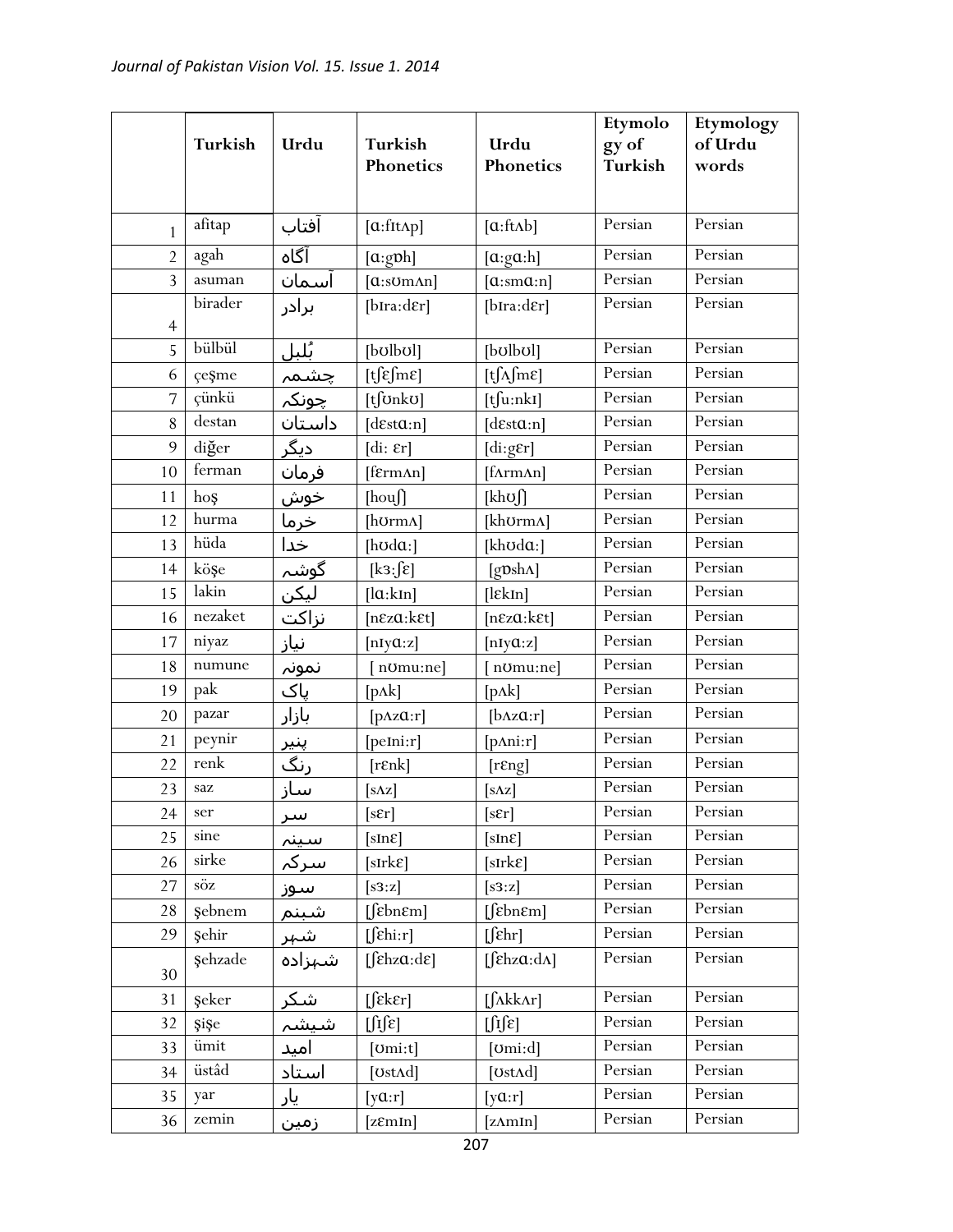| $\sim$ $-$<br>zor<br>٦L<br>້<br>--- | $T_{\rm BH}$<br>1 L V L | $-1$<br>n.<br>$\sim$<br>. | -------<br>0.1011<br>$- - - -$ | ---- |
|-------------------------------------|-------------------------|---------------------------|--------------------------------|------|
|-------------------------------------|-------------------------|---------------------------|--------------------------------|------|

### **TABLE 6. TERMS WITH ETYMOLOGY IN TURKISH LANGUAGE**

|               | Turkish | Urdu | Turkish<br>Phonetics | Urdu<br>Phonetics    | Etymology of<br>Turkish terms | Etymology of<br>Urdu terms |
|---------------|---------|------|----------------------|----------------------|-------------------------------|----------------------------|
|               | alev    | الاؤ | $[\text{Alex}]$      | [AloU]               | Turkish                       | Turkish                    |
| $\mathcal{D}$ | bohça   | بقچہ | $[b^{Dh}t[\Lambda]$  | [bot[ <sub>Λ</sub> ] | Turkish                       | Turkish                    |
| $\mathbf{R}$  | han     | خان  | [hAn]                | [khAn]               | Turkish                       | Turkish                    |

## **TABLE 7. TERMS WITH ETYMOLOGY IN ARABIC LOANED FROM PERSIAN LANGUAGE**

| Turkish | Urdu | Turkish<br><b>Phonetics</b> | Urdu<br><b>Phonetics</b> | Etymology of<br>Turkish | Etymology of<br>Urdu words |
|---------|------|-----------------------------|--------------------------|-------------------------|----------------------------|
| belki   | ىلكہ | [belki]                     | [belki]                  | Persian-Arabic          | Persian-Arabic             |

## **TABLE 8. TERMS WITH DIFFERING ETYMOLOGY**

|   | Turkish | Urdu | Turkish<br><b>Phonetics</b> | Urdu<br>Phonetics | Etymology of<br>Turkish terms | Etymology of<br>Urdu terms |
|---|---------|------|-----------------------------|-------------------|-------------------------------|----------------------------|
|   | emir    | امر  | [EmIr]                      | [Amr]             | Arabic                        | Sanskrit                   |
|   | Minnet  | منت  | [mInnet]                    | [m <b>ə</b> nnAt] | Arabic                        | Sanskrit                   |
| 3 | Sahıs   | ساس  | $[\int$ Ahəs]               | $[\int$ Ahs]      | Arabic                        | Sanskrit                   |

| Turkish | Urdu | Turkish<br><b>Phonetics</b> | Urdu<br><b>Phonetics</b> | Etymology of<br>Turkish | Etymology<br>of Urdu<br>words |
|---------|------|-----------------------------|--------------------------|-------------------------|-------------------------------|
| terah   | فراخ | $[fer\epsilon h]$           | [frankh]                 | Arabic                  | Persian                       |

## 3. INTERLINGUAL SYNONYMY RELATED ASPECTS.

2.1 Semantic analysis: At this point the synonymy of the terms will be verified:

## **TABLE 9. SEMANTIC COMPARISONS**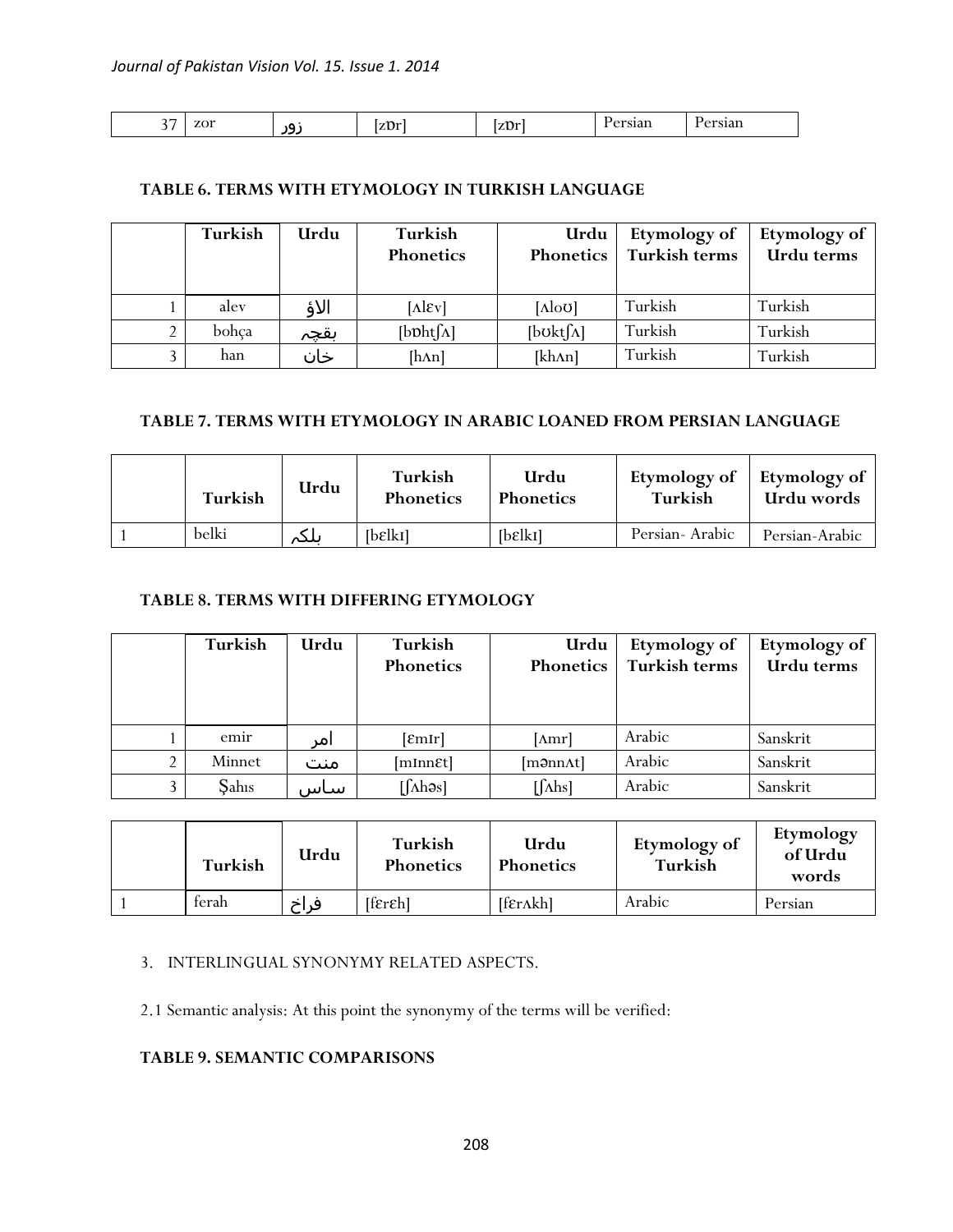|                | Turkish               | Urdu                  | <b>Turkish</b><br>Phonetics                   | Urdu<br>Phonetics                             | Common meaning                 |
|----------------|-----------------------|-----------------------|-----------------------------------------------|-----------------------------------------------|--------------------------------|
| $\mathbf{1}$   | aciz                  | عاجز                  | [a:dz]                                        | [a:dz]                                        | helpless, powerless            |
| $\overline{2}$ | adi                   | عادک                  | $[\alpha : dI]$                               | [a:dt]                                        | customary, accustom            |
| $\overline{3}$ | adil                  | عدل                   | $[\alpha: dI]$                                | [a:da]                                        | just, fair, impartial          |
| $\overline{4}$ | afiyet                | عافيت                 | [a:flyEt]                                     | [a:fly <sub>3</sub> ] <sub>1</sub>            | well being                     |
| 5              | afitap                | افتاب                 | $[a:\text{fitAp}]$                            | [a:ftʌb]                                      | Sun                            |
| 6              | agah                  | آگاه                  | [a:gph]                                       | [a:ga:h]                                      | aware, knowing                 |
|                | ahir                  | آخر                   | $[\alpha:hr]$                                 | [a: khr]                                      | last, coming at the end, final |
| $\sqrt{ }$     |                       |                       |                                               |                                               |                                |
|                | ahval                 | احوال                 | [ahv $a$ :1]                                  | [ahv $a:$ ]]                                  | conditions, circumstances,     |
| $8\,$<br>9     | akibet                |                       |                                               |                                               | consequences<br>Aftermath      |
| 10             | alem                  | عاقبت                 | $[a:qIb\epsilon t]$                           | [a:qIbAt]                                     | world, universe                |
| 11             | alev                  | عالم                  | $[a:l\epsilon m]$                             | $[a:l\epsilon m]$                             | blaze, flame                   |
| 12             | amel                  | الاؤ                  | $[\text{Alex}]$                               | $[\text{Alo}0]$                               | action, process                |
| 13             | amele                 | عمل                   | [AmEl]                                        | $[\text{A} \text{m} \text{A}]$                | staff, workman                 |
| 14             | $\operatorname{arif}$ | عملہ                  | $[{\rm \Delta m}$ <i>E</i> $]$                | [ $\text{Amla:}$ ]                            | Mystic                         |
|                |                       | عارف                  | $[\alpha:\text{rIf}]$                         | $[\alpha:\text{rIf}]$                         | Earth                          |
| 15             | Arş                   | <u>ارض</u>            | $[\text{Ar}$                                  | $[\text{arz}]$                                | Sky                            |
| 16             | asuman                | اسمان                 | $[a:som\text{ and}]$                          | [a:ma:n]                                      |                                |
| 17             | azap                  | عذاب                  | [ $\Delta z\alpha$ :p]                        | $[\Delta z \Delta b]$                         | torment, anguish, torture      |
| 18             | baki                  | باقی                  | [ba:ki:]                                      | [ba:ki:]                                      | Remaining                      |
| 19             | bazı                  | <u>بعض</u><br>بلکہ    | [ba:zə]                                       | [ba:z]                                        | some, certain                  |
| 20             | belki                 |                       | [belki]                                       | [belki]                                       | rather, but                    |
| 21             | birader               | <u>برادر</u>          | [bIra:dɛr]                                    | [bIra:dɛr]                                    | <b>Brother</b>                 |
| $\overline{2}$ | bohça                 | بقچ <u>ہ</u><br>بُلبل | $[b\nabla h[f\Lambda]$                        | [bʊktʃ^]                                      | pack, bundle                   |
| 23             | bülbül                |                       | [bolbol]                                      | [bolbol]                                      | Nightingale                    |
| 24             | cellat                | <u>جلاد</u>           | [dʒɛllʌt]                                     | [dʒɛllʌd]                                     | Executioner                    |
| 25             | cemaat                | جماعت                 | [d $3$ $ema$ :t]                              | [dʒɛmɑ:t]                                     | group, class, society          |
| 26             | cemiyet               | جمعيت                 | $[d\mathfrak{ZemI}\mathsf{yEt}]$              | [d3AmIyAt]                                    | Congregation                   |
| 27             | cennet                | جنت                   | [dʒɛnnɛt]                                     | $[d \text{ZAnnAt}]$                           | heaven, paradise               |
| 28             | cerrah                | جراح                  | $[d\mathfrak{ZErr}ah]$                        | [dʒɛrrʌh]                                     | Surgeon                        |
| 29             | cumhur                | جمہور                 | [dʒʊmhu:r]                                    | $[d$ 30mhu:r]                                 | demos, populace                |
| 30             | cümle                 | جملہ                  | $[d\overline{\text{g}}\text{oml}\varepsilon]$ | $[d\overline{\text{g}}\text{oml}\varepsilon]$ | sentence, clause               |
| 31             | çeşme                 | <u>چشمہ</u>           | $[t]$ $\epsilon$ $\text{Im} \epsilon$ ]       | $[t\int_A fm\epsilon]$                        | spring, fountain               |
| 32             | çünkü                 | چونکہ                 | $[t]$ Onk $U$                                 | $[t]$ u:nkI]                                  | Because                        |
| 33             | delalet               | دلالت                 | [dela:let]                                    | [delay:let]                                   | mediate, portend               |
| 34             | derece                | درجہ                  | [dɛrɛdʒɛ]                                     | [d $\Lambda$ r $\epsilon$ d $\alpha$ :]       | rank, degree                   |
| 35             | ders                  | درس                   | [ders]                                        | [d $\epsilon$ rs]                             | lesson, lecture                |
| 36             | destan                | داستان                | [desta:n]                                     | [d $\epsilon$ sta:n]                          | fable, legend                  |
| 37             | diğer                 | <u>دیگر</u>           | $\left[ \mathrm{di:}\right.$ $\epsilon$ r]    | $[di:g\epsilon r]$                            | Other                          |
| 38             | ehemniyet             | اہمیت                 | [£hemnIyet]                                   | $[a: hmy\land t]$                             | importance                     |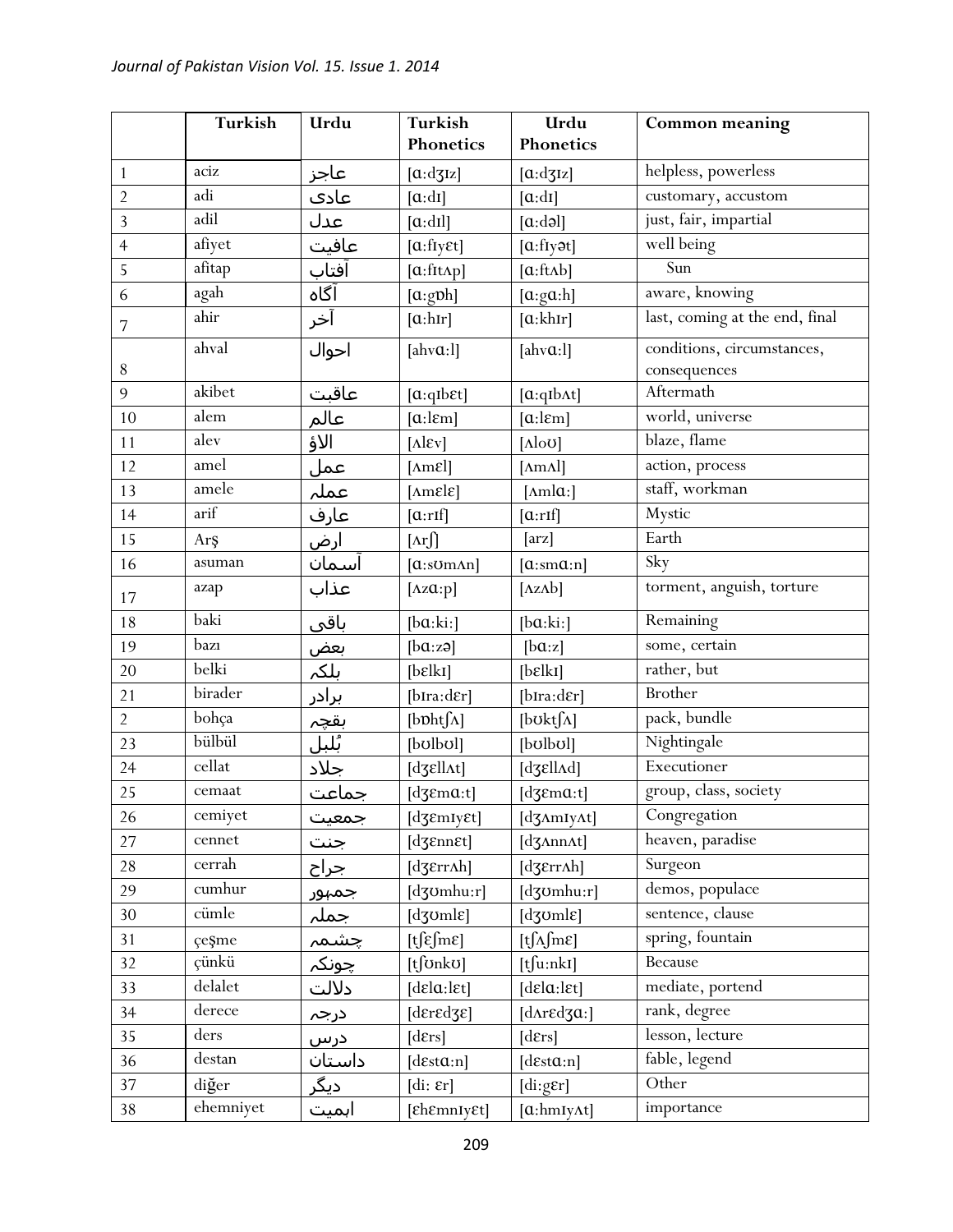| 39     | emir        | امر           | [EmIr]                            | $[{\rm Amr}]$                 | immortal                            |
|--------|-------------|---------------|-----------------------------------|-------------------------------|-------------------------------------|
| 40     | emir        | <u>امیر</u>   | [Emi: r]                          | [Emi: r]                      | commander                           |
| 41     | emlak       | املاک         | $[\text{emlak}]$                  | $[\text{emlak}]$              | property, estate                    |
| 42     | eşref       | اشرف          | $[\epsilon$ fr $\epsilon$ f]      | $[\epsilon$ fr $\epsilon$ f]  | pre-eminent                         |
| 43     | evvel       | اول           | $[\text{E}vv\text{E}]$            | $[\text{E}vv\text{E}]$        | first, earliest in time and order   |
| 44     | evveliyat   | اوليت         | $[$ εννεlιγα:t]                   | $[evv$ <i>Elya</i> :t]        | priority, antecedence               |
| 45     | fani        | فانی          | [fa:ni.]                          | [fa:ni:]                      | mortal, transitory                  |
| 46     | fayda       | فاعده         | $[f\Lambda y d\Lambda]$           | $[f\Lambda y d\Lambda]$       | benefit, use                        |
| 47     | felsefe     | فلسفہ         | $[f$ <i>E</i> $]$ s $E$ $F$ $F$   | $[f$ <i>e</i> $]$ s $[g]$     | philosophy                          |
| 48     | fena        | فنا           | $[$ f $\epsilon$ na: $]$          | $[$ f $\epsilon$ na: $]$      | perish                              |
| 49     | ferah       | فراخ          | $[fer\$                           | [frankh]                      | spacious, richness                  |
| 50     | ferman      | فرمان         | [fɛrmʌn]                          | [fArmAn]                      | edict, order, command               |
| 51     | fert        | فرد           | $[$ f $\epsilon$ rt $]$           | [ferd]                        | person, individual                  |
| 52     | fesad       | فساد          | [fsa:d]                           | [ $f\in s\alpha:d$ ]          | mischief, instigate                 |
| 53     | fitne       | فتنم          | $[$ fItn $\varepsilon]$           | [ftnA]                        | sedition, strife                    |
| 54     | gaflet      | غفلت          | [g^flɛt]                          | ghaflat                       | heedlessness, inattentiveness       |
| 55     | gaip        | <u>غائب</u>   | [ga:Ip]                           | gayb                          | disappear, vanish                   |
| 56     | haber       |               | $[h\Lambda b\epsilon r]$          | khabar                        | news, information                   |
| 57     | halife      | خبر<br>خليفہ  | [ $h\Lambda$ li:f $\varepsilon$ ] | khaliifaa                     | Caliph                              |
|        | han         | خان           | [hAn]                             | [khAn]                        | title of rulers and officers in     |
| 58     |             |               |                                   |                               | central Asia                        |
| 59     | hayrat      | <u>خیرات</u>  | [ $h$ Ayr $a$ :t]                 | [Kkh^yra:t]                   | Charity                             |
| 60     | hoş         | <u>خوش</u>    | [houf]                            | $[kh\sigma]$                  | please, delight                     |
| 61     | hurma       | <u>خرما</u>   | [hʊrmʌ]                           | [khʊrmʌ]                      | Date                                |
| 62     | hüda        | خدا           | [ $h\text{od}\mathfrak{a}$ :]     | [kh $\upsilon$ da:]           | Almighty, God                       |
| 63     | <i>srar</i> | <u>اِصرار</u> | $[3sr\Lambda r]$                  | $[3sr\Lambda r]$              | insistence, persistence             |
| 64     | icat        | ايجاد         | [i:jAt]                           | $[i:j \land d]$               | invention, innovation               |
| 65     | ihsan       | احسان         | [Ihs $An$ ]                       | [Ihs $a:n$ ]                  | Beneficence                         |
| 66     | imdat       | امداد         | [Imd $\Lambda t$ ]                | [Imd $\Lambda$ d]             | help, aid                           |
| 67     | imkan       | امكان         | $[Imk\alpha:n]$                   | $[Imk\alpha:n]$               | possibility, chance                 |
| 68     | imtihan     | امتحان        | $[Imth\alpha:n]$                  | $[Imth\alpha:n]$              | test, examination                   |
| 69     | inayet      | ِ<br>عنایت    | [ $ln a: y \in t$ ]               | [ $Ina: y \in t$ ]            | grace, kindness                     |
| 70     | köşe        | گوشہ<br>لیکن  | [k3:5c]                           | $[g \mathbf{D} \sh{\Lambda}]$ | corner, angle                       |
| 71     | lakin       |               | [la:kIn]                          | $[$ l $\epsilon$ kIn]         | however, but, yet                   |
| 72     | Lanet       | لعنت          | $[la:n \varepsilon t]$            | $[la:n \in t]$                | Curse                               |
| 73     | Lazim       | لازمى         | [la:z <sub>2</sub> m]             | [la:zml]                      | necessary, compulsory,<br>essential |
| 74     | leziz       | لذيذ          | $[\text{lexi:z}]$                 | $[\text{lezi:z}]$             | tasty, delicious                    |
| 75     | Lutuf       | لطف           | $[$ l $_{\text{Out:}}$ f $]$      | $[$ lotf $]$                  | Enjoy                               |
| 76     | macburi     | مجبورې        | $[m \in d3b u: r1]$               | [medzbu:ri]                   | compulsory, obligatory,             |
| $77\,$ | magrip      | مغرب          | [mAgrIb]                          | [mAgrIb]                      | West                                |
|        |             |               |                                   |                               |                                     |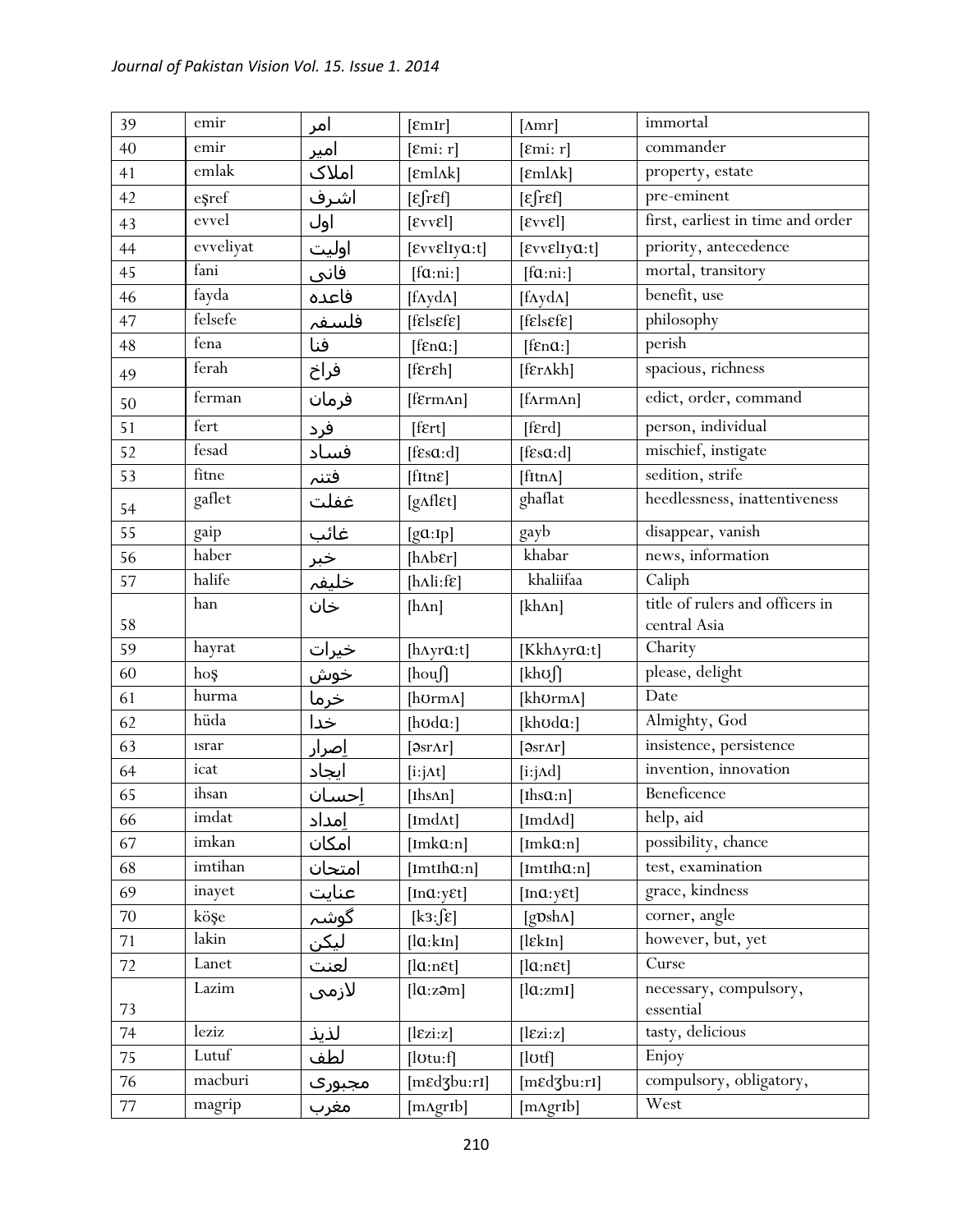| 78             | mahluk     | مخلوق                | $[m\Lambda h]$ lu: $k]$           | [mAkhlu:k]                        | Creature                       |
|----------------|------------|----------------------|-----------------------------------|-----------------------------------|--------------------------------|
| 79             | mahmur     | مخمور                | $[m\Lambda hmu:r]$                | $[m\Lambda hmu:r]$                | sleepy, drowsy                 |
|                | mahrumiyet | محر و                | $[m\Lambda hru:mIy\$              | [mAhru:mIy&t]                     | Deprivation                    |
| 80             |            | میت                  | t                                 |                                   |                                |
| 81             | mahşer     | محشر                 | $[m\Lambda h]$ $\epsilon$ r]      | $[m\Lambda h]$ $\epsilon$ r]      | the last judgement, huge crowd |
| 82             | mahsul     | محصول                | $[m{\rm Absu:}]$                  | $[m{\rm Absu:}]$                  | result, product                |
|                | mahsus     | محسوس                | $[m{\rm A}h s u:s]$               | $[m{\rm A}h s u:s]$               | especial, reserved for,        |
| 83             |            |                      |                                   |                                   | especially                     |
| 84             | mahzen     | محزن                 | $[m\Lambda hz\epsilon n]$         | [mAhzAn]                          | celler, granary                |
| 85             | makam      | مقام                 | $[mAk\alpha;m]$                   | $[mAk\alpha;m]$                   | position, rank                 |
| 86             | malum      | معلوم                | $[m\alpha:lu:m]$                  | $[m\alpha:lu:m]$                  | Know                           |
| 87             | masum      | معصوم                | $[m\alpha:su:m]$                  | $[m\mathfrak{a}:s\mathfrak{u}:m]$ | Innocent                       |
| 88             | mecbur     | مجبور                | [medzbu:r]                        | [medzbu:r]                        | compelled, helpless,           |
| 89             | medet      | مدد                  | [medet]                           | [mɛdɛd]                           | help-assistance                |
| 90             | mektup     | مکت <u>وب</u>        | [mɛktʊp]                          | [mɛktʊb]                          | Letter                         |
| $\overline{2}$ | minnet     | منت                  | [mInnet]                          | [m <b></b> ənnAt]                 | a vow, a promise               |
| 92             | mucize     | معجزه                | [mu:jIzE]                         | [ $mu:jzA$ ]                      | Miracle                        |
| 93             | müşkül     | <u>مشکل</u>          | [mußul]                           | [mu∫kIl]                          | Difficult                      |
| 94             | Nabiz      | نبض                  | $[nAb\partial z]$                 | [nAbz]                            | Pulse                          |
| 95             | Nakil      |                      | [nAkI]                            | [nAk3]                            | cheating, copying, transfer    |
| 96             | nakliye    |                      | $[n\Lambda k]$                    | [nAklIya:]                        | transport, means of transport  |
| 97             | Nazar      | نظر                  | $[n\Delta z\alpha:r]$             | $[n\Delta z\alpha:r]$             | look, glance                   |
| 98             | Nefis      | <u>نفس</u>           | [neffs]                           | [nAfs]                            | self, essence, one desire      |
| 99             | Nehir      | <u>نہر</u>           | $[nE\text{hi}:r]$                 | [nAhr]                            | Canal                          |
| 100            | Nesil      | نسل                  | $[n\epsilon s I]$                 | [nAs3]                            | Generation                     |
| 101            | nezaket    | <u>نزاکت</u><br>نزلہ | $[n\epsilon z\alpha:k\epsilon t]$ | $[n\epsilon z\alpha:k\epsilon t]$ | Politeness                     |
| 102            | Nezle      |                      | $[n\epsilon z]$                   | $[n\epsilon z]$                   | Flu                            |
| 103            | Nikah      | <u>نکاح</u>          | $[nik\alpha:h]$                   | $[nik\alpha:h]$                   | civil wedding, marriage        |
| 104            | Nisbet     | نسبت                 | [nIsbɛt]                          | [nIsbɛt]                          | Proportion                     |
| 105            | Niyaz      | <u>نیاز</u>          | [ $nIy@:z$ ]                      | [ $nIy@:z$ ]                      | supplication, entreaty         |
| 106            | Niyet      | نیت                  | [nIyEt]                           | [nIyEt]                           | intention, purpose, aim        |
| 107            | numune     | نمونہ                | n <sub>Omu:ne</sub> ]             | [n <sub>Omu:ne]</sub>             | model, sample                  |
| 108            | pak        | پاک                  | $[p\Lambda k]$                    | $[p\Lambda k]$                    | Pure                           |
| 109            | pazar      | بازار                | $[\text{pAzQ:}r]$                 | [ <i>b</i> Az@:r]                 | Market                         |
| 110            | peynir     | پنیر                 | $[$ peIni: $r]$                   | [ <i>p</i> Ani:r]                 | Cheese                         |
| 111            | razı       |                      | [raza]                            | [raza]                            | agree / accede                 |
| 112            | renk       | <u>راضی</u><br>رنگ   | $[r \epsilon n \epsilon]$         | [resp]                            | color, complexion              |
| 113            | risale     | رسالہ                | [rIsa:le]                         | $[rIs\alpha:\lambda]$             | a squadron--a magazine         |
| 114            | ruh        | <u>روح</u>           | [rob]                             | [rob]                             | Soul                           |
| 115            | saz        | ساز                  | $[s\Delta z]$                     | $[s\Delta z]$                     | a musical instrument           |
| 116            | sefer      | سفر                  | $[sf\$                            | $[sf\$                            | journey, voyage                |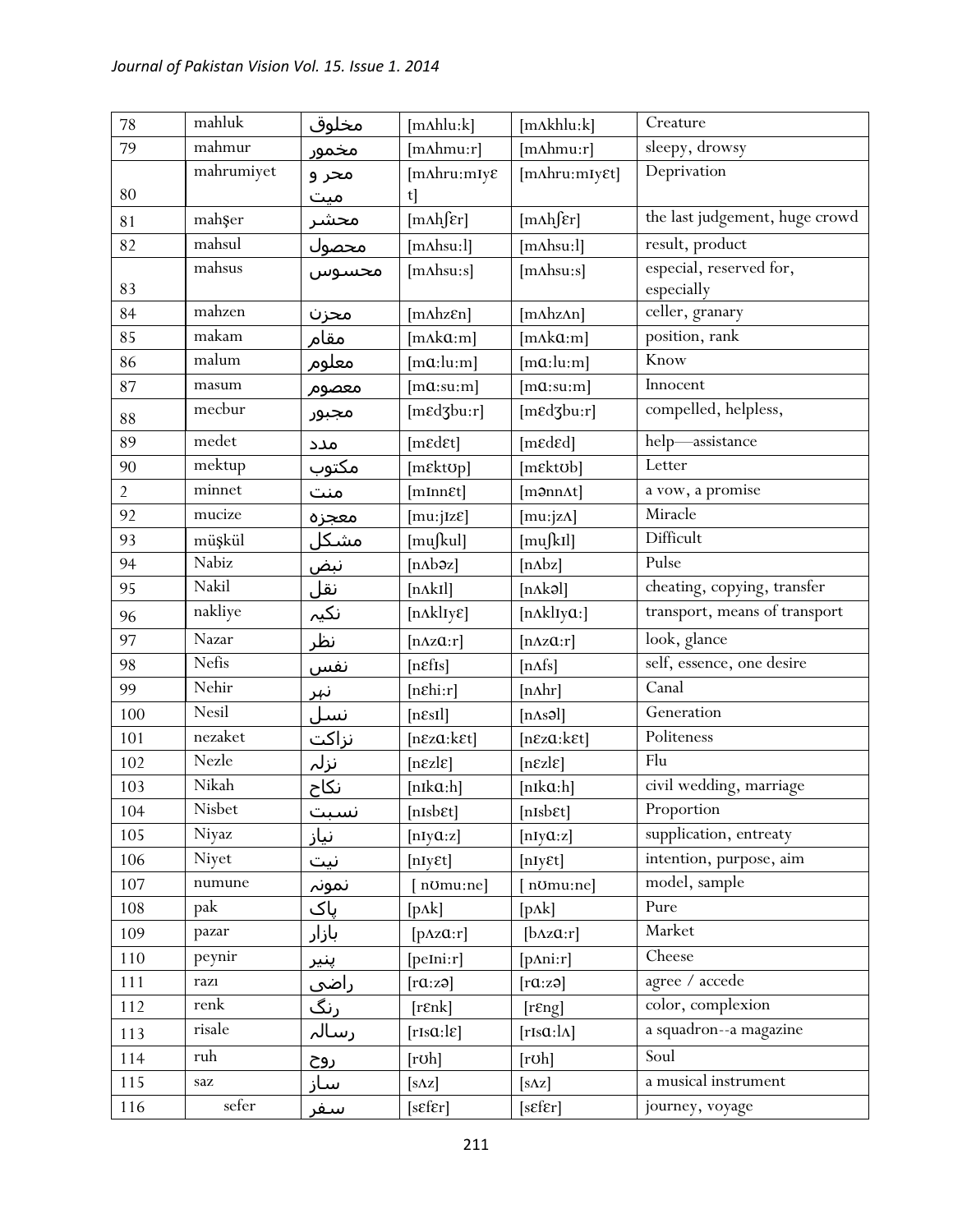| 117 | ser              | سر          | [sEr]                                                                                                                                                                                                                                                                                                                                                                                                                                                     | $[s\epsilon r]$                               | head (body part)                |
|-----|------------------|-------------|-----------------------------------------------------------------------------------------------------------------------------------------------------------------------------------------------------------------------------------------------------------------------------------------------------------------------------------------------------------------------------------------------------------------------------------------------------------|-----------------------------------------------|---------------------------------|
| 118 | sine             | سينہ        | [sInE]                                                                                                                                                                                                                                                                                                                                                                                                                                                    | $[sIn\epsilon]$                               | chest, breast                   |
| 119 | sirke            | سركہ        | $[sIrk\epsilon]$                                                                                                                                                                                                                                                                                                                                                                                                                                          | $[sIrk\epsilon]$                              | Vinegar                         |
| 120 | $s\ddot{o}z$     | سوز         | [ss:z]                                                                                                                                                                                                                                                                                                                                                                                                                                                    | [s3:z]                                        | burning, heat, passion          |
| 121 | sual             | <u>سوال</u> | $[s\sigma a:1]$                                                                                                                                                                                                                                                                                                                                                                                                                                           | [sDwQ:1]                                      | Question                        |
| 122 | sürahi           | صراحي       | $[s$ Ur $a$ :hI]                                                                                                                                                                                                                                                                                                                                                                                                                                          | $[s$ Ur $a$ :hI]                              | a goblet, long neck flask       |
| 123 | Şahıs            | سا <u>س</u> | $[\int \Lambda h \partial s]$                                                                                                                                                                                                                                                                                                                                                                                                                             | $[\int$ Ahs]                                  | mother-in-law                   |
| 124 | <b>ş</b> ahsiyet | شخصيت       | $[\int \Lambda h s I y \epsilon t]$                                                                                                                                                                                                                                                                                                                                                                                                                       | $[$ <i>[AkhsIy&amp;t]</i>                     | Personality                     |
| 125 | şebnem           | شبنم        | [febnem]                                                                                                                                                                                                                                                                                                                                                                                                                                                  | $[$ [ $\varepsilon$ bn $\varepsilon$ m]       | Dew                             |
| 126 | şehir            | <u>شىر</u>  | $[f\in\mathbb{R}]$                                                                                                                                                                                                                                                                                                                                                                                                                                        | $[$ $[$ $\varepsilon$ hr $]$                  | City                            |
| 127 | <b>ş</b> ehit    | شہید        | $[$ $[$ $\epsilon$ hit]                                                                                                                                                                                                                                                                                                                                                                                                                                   | $[f$ chid]                                    | martyr                          |
| 128 | <b>şehzade</b>   | شېزاده      | $[fekz\alpha:de]$                                                                                                                                                                                                                                                                                                                                                                                                                                         | [fekza:da]                                    | prince                          |
| 129 | şeker            | <u>شكر</u>  | $[f\epsilon k \epsilon r]$                                                                                                                                                                                                                                                                                                                                                                                                                                | $\left[\int \Lambda k k \Lambda r\right]$     | sweet                           |
| 130 | <b>şikayet</b>   | شكايت       | $[$ fika:y $\varepsilon t]$                                                                                                                                                                                                                                                                                                                                                                                                                               | $[$ fika:y $\varepsilon t]$                   | complain                        |
| 131 | <b>Sise</b>      | شيشہ        | $\iint\!\!\!\!\!\int\!\!\!\!\!\!\int\!\!\!\!\!\!\int\!\!\!\!\!\!\int\!\!\!\!\!\int\!\!\!\!\!\int\!\!\!\!\int\!\!\!\!\int\!\!\!\!\int\!\!\!\!\int\!\!\!\!\int\!\!\!\!\int\!\!\!\!\int\!\!\!\!\int\!\!\!\!\int\!\!\!\!\int\!\!\!\!\int\!\!\!\!\int\!\!\!\int\!\!\!\int\!\!\!\int\!\!\!\int\!\!\!\int\!\!\!\int\!\!\!\int\!\!\!\int\!\!\!\int\!\!\!\int\!\!\!\int\!\!\!\int\!\!\!\int\!\!\!\int\!\!\!\int\!\!\!\int\!\!\!\int\!\!\!\int\!\!\!\int\!\!\!\int$ | $\iint \mathcal{E}$                           | Glass                           |
| 132 | takat            | طاقت        | $[ta:k\Lambda t]$                                                                                                                                                                                                                                                                                                                                                                                                                                         | $[ta:k\Lambda t]$                             | strength                        |
| 133 | takdir           | تقدير       | [tʌkdɪr]                                                                                                                                                                                                                                                                                                                                                                                                                                                  | [tʌkdɪr]                                      | destiny                         |
| 134 | tamam            | تمام        | $[t\Lambda m\alpha:m]$                                                                                                                                                                                                                                                                                                                                                                                                                                    | $[t\text{A}m\alpha;m]$                        | ready; complete; finished       |
| 135 | taraf            | طرف         | [tnrAf]                                                                                                                                                                                                                                                                                                                                                                                                                                                   | [tArAf]                                       | side, direction                 |
| 136 | temenni          | تمنا        | $[$ t $\mathcal{E}$ m $\mathcal{E}$ nnI]                                                                                                                                                                                                                                                                                                                                                                                                                  | $[$ t $\mathcal{E}$ m $\Lambda$ nn $\Lambda]$ | heartfelt wish, earnest desire  |
| 137 | teselli          | تسلى        | $[t\epsilon s \epsilon llI]$                                                                                                                                                                                                                                                                                                                                                                                                                              | $[t\epsilon s \epsilon llI]$                  | consolation, comfort, solace    |
| 138 | ümit             | امید        | [ <i>l</i> om: <i>t</i> ]                                                                                                                                                                                                                                                                                                                                                                                                                                 | $[{\rm Omi: d}]$                              | hope, expectation               |
| 139 | üstâd            | استاد       | [ $Ust\Lambda d$ ]                                                                                                                                                                                                                                                                                                                                                                                                                                        | [ $Ust\Lambda d$ ]                            | Teacher, master                 |
| 140 | vaat             | وعده        | [ $V\Lambda\Lambda t$ ]                                                                                                                                                                                                                                                                                                                                                                                                                                   | [ $v\alpha$ : $d\Lambda$ ]                    | promise                         |
| 141 | vakit            | وقت         | [ $v\Lambda$ ki:t]                                                                                                                                                                                                                                                                                                                                                                                                                                        | [ $w$ $\Lambda$ kt]                           | Time                            |
| 142 | vatan            | وطن         | [ $vAt\Lambda n$ ]                                                                                                                                                                                                                                                                                                                                                                                                                                        | $[\text{vAtAn}]$                              | native country                  |
| 143 | Vefa             | وفا         | [ $v \in f \Lambda$ ]                                                                                                                                                                                                                                                                                                                                                                                                                                     | [ $w\epsilon f\Lambda$ ]                      | sincerity, fulfilling a promise |
| 144 | vekil            | <u>وکيل</u> | [vek1]                                                                                                                                                                                                                                                                                                                                                                                                                                                    | [w&Il]                                        | Lawyer                          |
| 145 | yani             | يعني        | $[y\alpha:n]$                                                                                                                                                                                                                                                                                                                                                                                                                                             | $[\text{y}a:\text{nl}]$                       | I mean, in other words          |
| 146 | Yar              | یار         | [ya:r]                                                                                                                                                                                                                                                                                                                                                                                                                                                    | [ya:r]                                        | Friend                          |
| 147 | ziyade           | زياده       | [ $zIy@:d\varepsilon$ ]                                                                                                                                                                                                                                                                                                                                                                                                                                   | [ $zIy@:d\varepsilon$ ]                       | Much                            |
| 148 | zamane           | زمانہ       | [ $z\Lambda$ man $\varepsilon$ ]                                                                                                                                                                                                                                                                                                                                                                                                                          | [zAmanA]                                      | Today                           |
| 149 | zemin            | زمین        | [zEmIn]                                                                                                                                                                                                                                                                                                                                                                                                                                                   | [zAmIn]                                       | land, floor                     |
| 150 | zor              | زور         | $[z\mathfrak{D}r]$                                                                                                                                                                                                                                                                                                                                                                                                                                        | $[z\mathfrak{D}r]$                            | pressure, force                 |

a. Phonetic analysis.

The phonetic analysis will be performed through the Levenshtein algorithm which indicates the difference between two strings. The following diagram illustrates the algorithm: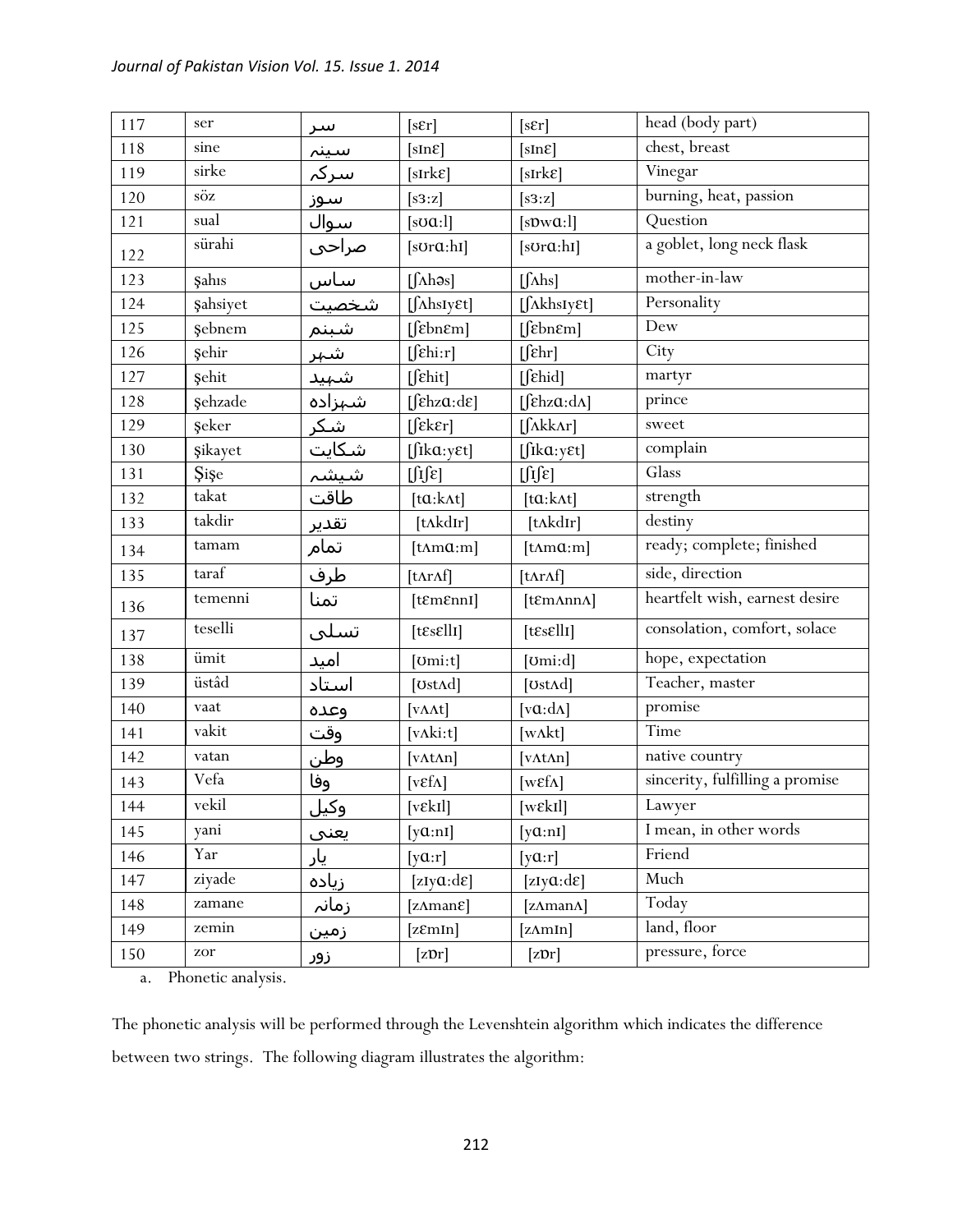# **TABLE 10. LEVENSHTEIN ALGORITHM<sup>12</sup>**

$$
\text{lev}_{a,b}(i,j) = \begin{cases} \max(i,j) & \min(i,j) = 0, \\ \min \begin{cases} \text{lev}_{a,b}(i-1,j)+1 \\ \text{lev}_{a,b}(i,j-1)+1 \\ \text{lev}_{a,b}(i-1,j-1)+[a_i \neq b_j] \end{cases} \end{cases}
$$

## **TABLE 11. Terms with 0 Levenshtein distance**

|                | Turkish | Urdu                  | Turkish<br>Phonetics                                           | Urdu<br>Phonetics             | <b>Distance</b> |
|----------------|---------|-----------------------|----------------------------------------------------------------|-------------------------------|-----------------|
| $\mathbf{1}$   | aciz    | عاجز                  | $[\alpha: dy]$                                                 | [a:dz]                        | $\Omega$        |
| $\overline{2}$ | adi     | عادي                  | $[\alpha : dI]$                                                | $[\alpha: dI]$                | $\overline{0}$  |
| $\overline{3}$ | ahval   | احوال                 | [ahv $a:$ ]]                                                   | [ahv $a:$ ]]                  | $\overline{0}$  |
| $\overline{4}$ | alem    | عالم                  | $[a:\mathsf{lem}]$                                             | $[a:l\epsilon m]$             | $\overline{0}$  |
| 5              | arif    | عارف                  | $[\alpha:\text{rIf}]$                                          | $[\alpha:\text{rIf}]$         | $\overline{0}$  |
| 6              | baki    | باقی                  | [ba:ki:]                                                       | [ba:ki:]                      | $\overline{0}$  |
| $\overline{7}$ | belki   | بلكہ                  | [b <sub>ε</sub> ]                                              | [b <sub>ε</sub> ]             | $\theta$        |
| 8              | birader |                       | [bIra:dɛr]                                                     | $[b\text{Ira:der}]$           | $\theta$        |
| 9              | bülbül  | <u>برادر</u><br>بُلبل | [bolbol]                                                       | [bolbol]                      | $\overline{0}$  |
| 10             | cemaat  | جماعت                 | [dʒɛm $a$ :t]                                                  | [d $3\text{Em}a:t$ ]          | $\overline{0}$  |
| 11             | cerrah  | جراح                  | [dʒɛrrʌh]                                                      | $[d\mathfrak{Z}Err\Lambda h]$ | $\overline{0}$  |
| 12             | cumhur  | جمہور                 | $[d$ 30mhu:r]                                                  | [dʒʊmhu:r]                    | $\overline{0}$  |
| 13             | cümle   | جملہ                  | $[d$ zoml $\varepsilon]$                                       | [dʒʊmlɛ]                      | $\overline{0}$  |
| 14             | delalet | دلالت                 | $\lbrack \text{d} \epsilon \rbrack a:\rbrack \epsilon \rbrack$ | [dɛlɑ:lɛt]                    | $\Omega$        |
| 15             | ders    | درس                   | [ders]                                                         | [ders]                        | $\theta$        |
| 16             | destan  | داستان                | [desta:n]                                                      | [d $\epsilon$ sta:n]          | $\theta$        |
| 17             | emir    | امیر                  | $[\text{Emi: r}]$                                              | $[\text{\textsterling}m: r]$  | $\overline{0}$  |
| 18             | emlak   | املاک                 | $[\text{emlak}]$                                               | [εmlΛk]                       | $\overline{0}$  |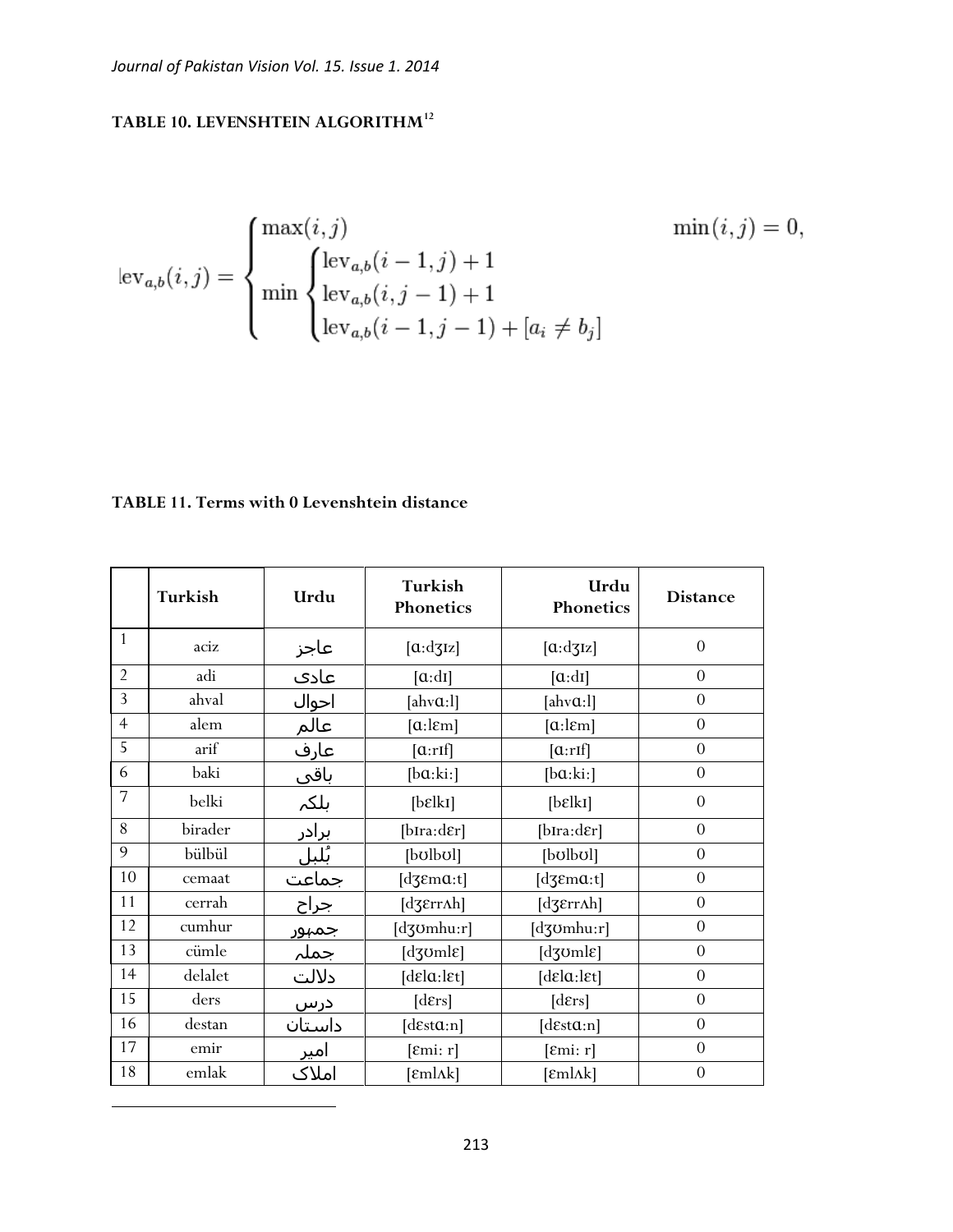| 19 | esref       | <u>اشرف</u>          | $\epsilon$ fr $\epsilon$ f]       | $[\epsilon$ fref]             | $\boldsymbol{0}$ |
|----|-------------|----------------------|-----------------------------------|-------------------------------|------------------|
| 20 | evvel       | اول                  | $[\text{E}vv\text{E}]$            | $[\text{E}v\text{v}\text{E}]$ | $\boldsymbol{0}$ |
| 21 | evveliyat   | اوليت                | $[$ εννεlιγα:t]                   | $[$ εννεlιγα:t]               | $\boldsymbol{0}$ |
| 22 | fani        | فانی                 | [fa:n:]                           | [fa:ni.]                      | $\boldsymbol{0}$ |
| 23 | Fayda       | فاعده                | [fAydA]                           | [fAydA]                       | $\theta$         |
| 24 | felsefe     | فلسفہ                | $[f$ <i>E</i> ls $E$ f $E$ ]      | $[f$ <i>E</i> ls $E$ f $E$ ]  | $\boldsymbol{0}$ |
| 25 | fena        | فنا                  | $[$ f $\epsilon$ na: $]$          | $[$ f $\epsilon$ na: $]$      | $\boldsymbol{0}$ |
| 26 | fesad       | فساد                 | $[fs\alpha:d]$                    | [ $f\epsilon s\alpha:d$ ]     | $\overline{0}$   |
| 27 | gaflet      | غفلت                 | $[g\Lambda f]$ Et]                | ghaflat                       | $\boldsymbol{0}$ |
| 28 | <i>srar</i> | <u>ا</u> صرار        | $[9sr\Lambda r]$                  | [ƏsrAr]                       | $\overline{0}$   |
| 29 | imkan       | امكان                | $[Imk\alpha:n]$                   | $[Imk\alpha:n]$               | $\boldsymbol{0}$ |
| 30 | imtihan     | امتحان               | $[Imth\alpha:n]$                  | [ImtIh $a$ :n]                | $\boldsymbol{0}$ |
| 31 | inayet      | <u>عنایت</u><br>لعنت | [ $ln a: y \in t$ ]               | $[Ima: y \epsilon t]$         | $\overline{0}$   |
| 32 | lanet       |                      | $[la:n \epsilon t]$               | $[la:n \varepsilon t]$        | $\boldsymbol{0}$ |
| 33 | leziz       | لذيذ                 | $[\text{lezi:z}]$                 | [lex:z]                       | $\boldsymbol{0}$ |
| 34 | macburi     | مجبورې               | [mɛdʒbu:rI]                       | [mɛdʒbu:rI]                   | $\boldsymbol{0}$ |
| 35 | magrip      | <u>مغرب</u>          | [mAgrIb]                          | [mAgrIb]                      | $\boldsymbol{0}$ |
| 36 | mahmur      | مخمور                | [mAhmu:r]                         | $[m\Lambda hmu:r]$            | $\theta$         |
| 37 | mahrumiyet  | محر و میت            | [mAhru:mIy&t]                     | [mAhru:mIy&t]                 | $\overline{0}$   |
| 38 | mahşer      | <u>محشر</u>          | [m∧h∫ɛr]                          | [m∧h∫ɛr]                      | $\overline{0}$   |
| 39 | mahsul      | محصول                | $[m{\rm Ahsu:l}]$                 | $[m{\Lambda}hsu:1]$           | $\boldsymbol{0}$ |
| 40 | mahsus      | محسوس                | $[m{\rm A}h{\rm su}\:s]$          | $[m{\rm A}h{\rm su}\:s]$      | $\boldsymbol{0}$ |
| 41 | makam       | مقام                 | [mAka:m]                          | [mAka:m]                      | $\boldsymbol{0}$ |
| 42 | malum       | معلوم                | $[m\alpha:lu:m]$                  | $[m\alpha:lu:m]$              | $\boldsymbol{0}$ |
| 43 | masum       | معصوم                | $[m\alpha:\sin:m]$                | $[m\alpha:su:m]$              | $\overline{0}$   |
| 44 | mecbur      | مجبور                | [medzbu:r]                        | [mɛdʒbu:r]                    | $\boldsymbol{0}$ |
| 45 | Nazar       | نظر                  | $[n\Delta z\alpha:\mathbf{r}]$    | $[n\Delta z\alpha:r]$         | $\boldsymbol{0}$ |
| 46 | Nezaket     | نزاكت                | $[n\epsilon z\alpha:k\epsilon t]$ | [nɛzɑ:kɛt]                    | $\theta$         |
| 47 | Nezle       | نزلہ                 | $[n\epsilon z]$                   | $[n\epsilon z]$               | $\boldsymbol{0}$ |
| 48 | Nikah       | نكاح                 | $[nik\alpha:h]$                   | $[nik\alpha:h]$               | $\theta$         |
| 49 | Nisbet      | نسبت                 | $[nIsb\epsilon t]$                | [nIsbEt]                      | $\boldsymbol{0}$ |
| 50 | Niyaz       | نیاز                 | [nIyQ:z]                          | [nIyQ:z]                      | $\boldsymbol{0}$ |
| 51 | Niyet       | نيت                  | [nIyEt]                           | [nIyEt]                       | $\boldsymbol{0}$ |
| 52 | Numune      | <u>نمونہ</u>         | n <sub>Umu:ne</sub> ]             | nomu:nel                      | $\boldsymbol{0}$ |
| 53 | Pak         | پاک                  | $[p\Lambda k]$                    | $[p\Lambda k]$                | $\boldsymbol{0}$ |
| 54 | razı        | _____<br><u>راضي</u> | [raza]                            | [raza]                        | $\theta$         |
| 55 | Ruh         | <u>روح</u>           | [rob]                             | [rob]                         | $\boldsymbol{0}$ |
| 56 | Saz         | ساز                  | $[s\Delta z]$                     | $[s\Delta z]$                 | $\boldsymbol{0}$ |
| 57 | sefer       | <u>سفر</u>           | $[sEf\epsilon r]$                 | [sEfEr]                       | $\theta$         |
| 58 | Ser         | <u>س</u> ر           | $[s\epsilon r]$                   | [sEr]                         | $\overline{0}$   |
| 59 | Sine        | سينہ                 | [sInE]                            | [sInE]                        | $\boldsymbol{0}$ |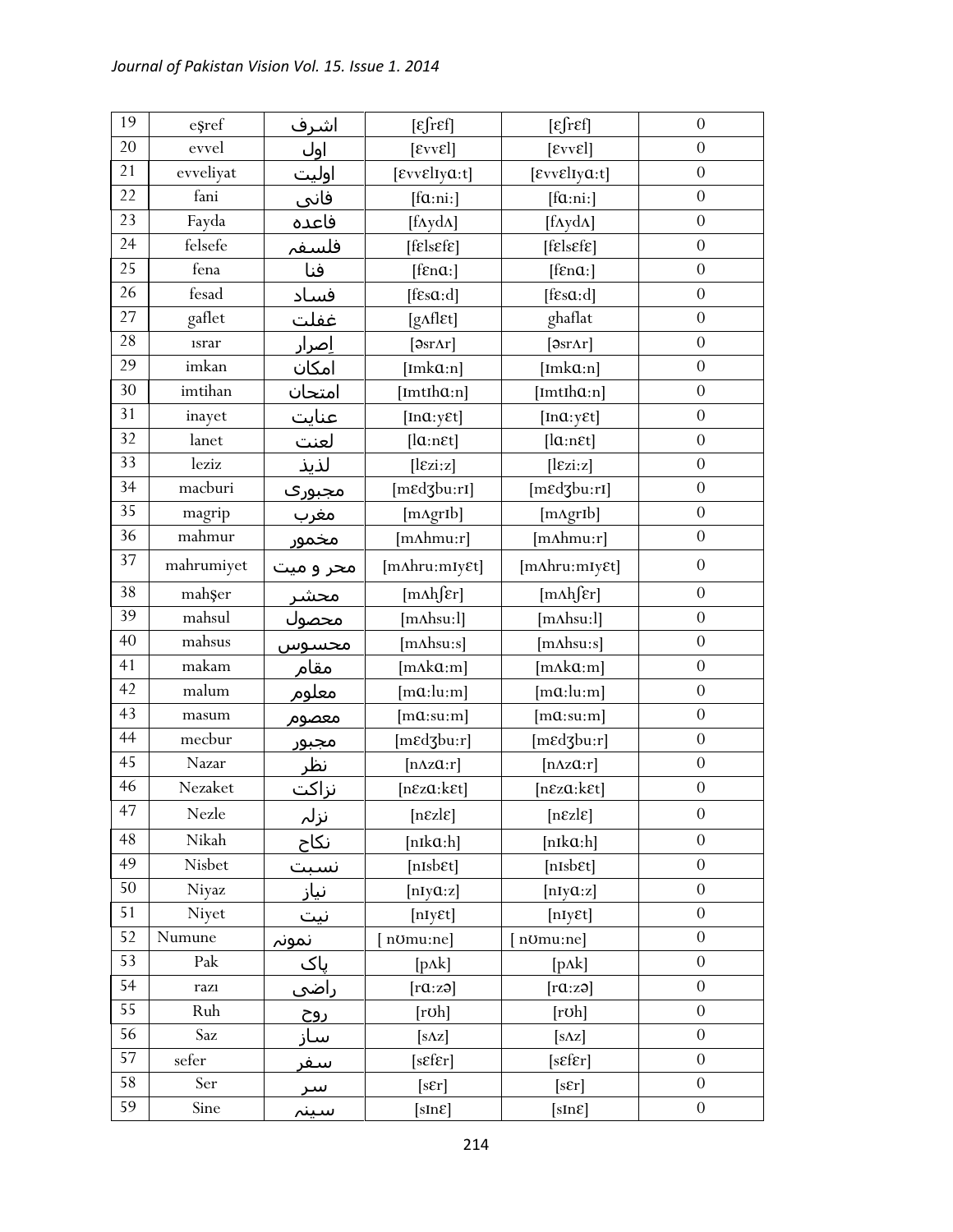| 60 | Sirke          | <u>سرکہ</u>        | $[sIrk\epsilon]$         | $[sIrk\epsilon]$                        | $\theta$         |
|----|----------------|--------------------|--------------------------|-----------------------------------------|------------------|
| 61 | Söz            | ___<br>س <u>وز</u> | [s3:z]                   | [s3:z]                                  | $\theta$         |
| 62 | Sürahi         | <u> صراحی</u>      | [sʊrɑ:hɪ]                | $[s$ Ur $a$ :hI]                        | $\overline{0}$   |
| 63 | Sebnem         | شبنم               | $[febn\epsilon m]$       | $[$ [ $\varepsilon$ bn $\varepsilon$ m] | $\theta$         |
| 64 | <b>Sikayet</b> | <u>شکایت</u>       | $[$ fika:y $\epsilon t]$ | $[$ fika:y $\epsilon t]$                | $\overline{0}$   |
| 65 | <b>Sise</b>    | شيشہ               | $\iint \mathbf{E}$       | $\iint \mathbf{E}$                      | $\overline{0}$   |
| 66 | takat          | طاقت               | $[ta:k\Lambda t]$        | $[ta:k\Lambda t]$                       | $\overline{0}$   |
| 67 | takdir         | تقدي <u>ر</u>      | [tʌkdɪr]                 | [tʌkdɪr]                                | $\overline{0}$   |
| 68 | tamam          | تمام               | [tAma:m]                 | $[t\Lambda m\alpha:m]$                  | $\theta$         |
| 69 | taraf          | طرف                | [tʌrʌf]                  | $[t\Lambda r\Lambda f]$                 | $\overline{0}$   |
| 70 | teselli        | تسلى               | $[t\epsilon s \epsilon]$ | $[t\epsilon s \epsilon ll1]$            | $\theta$         |
| 71 | üstâd          | استاد              | [UstAd]                  | [UstAd]                                 | $\theta$         |
| 72 | Vatan          | <u>وطن</u>         | $[\text{vAtAn}]$         | $[\text{vAtAn}]$                        | $\overline{0}$   |
| 73 | yani           | يعني               | $[\text{yQ:} \text{nI}]$ | $[\text{yQ:} \text{nI}]$                | $\boldsymbol{0}$ |
| 74 | Yar            | یار                | [ya:r]                   | [ya:r]                                  | $\theta$         |
| 75 | ziyade         | زياده              | [zIy $a: d\varepsilon$ ] | [zIy $a: d\varepsilon$ ]                | $\theta$         |
| 76 | zor            | زور                | $[z\mathfrak{D}r]$       | [z <sub>pr</sub> ]                      | $\boldsymbol{0}$ |

## **TABLE 12. Terms with Levenshtein distance 1**

|                | Turkish | Urdu                 | Turkish<br>Phonetics                          | Urdu<br>Phonetics                           | <b>Distance</b> |
|----------------|---------|----------------------|-----------------------------------------------|---------------------------------------------|-----------------|
| $\mathbf{1}$   | adil    | عدل                  | [a:dl]                                        | [a:dd]                                      | 1               |
| $\overline{2}$ | afiyet  | عافيت                | [a:flyEt]                                     | [a:fly <sub>3</sub> ]                       | 1               |
| $\overline{3}$ | agah    | آگاه                 | [a:gph]                                       | [a:ga:h]                                    | $\mathbf{1}$    |
| $\overline{4}$ | ahir    | <u>آخر</u>           | [a:hr]                                        | [a:khIr]                                    | $\mathbf{1}$    |
| $\overline{5}$ | akibet  | عاقبت                | $[a:qib \epsilon t]$                          | $[a:qib \wedge t]$                          | $\mathbf{1}$    |
| 6              | amel    | عمل                  | $[\text{Am}$ el]                              | $[\text{A} \text{m} \text{A}]$              | $\mathbf{1}$    |
| $\overline{7}$ | Arş     | <u>ارض</u>           | $[\text{Ar}$                                  | $\left[\arg\left[\frac{1}{2}\right]\right]$ | $\mathbf{1}$    |
| 8              | cellat  | جلاد                 | [dʒɛllʌt]                                     | [dʒɛllʌd]                                   | 1               |
| 9              | çeŞme   | <u>چشمہ</u><br>دیگر  | $[t]$ $\epsilon$ fm $\epsilon$ ]              | $[t\int_A fm\epsilon]$                      | 1               |
| 10             | diğer   |                      | $\left[ \mathrm{di}\colon \epsilon r\right]$  | $[di:g\epsilon r]$                          | $\mathbf{1}$    |
| 11             | ferah   | فراخ                 | $[{\rm f\epsilon r\epsilon h}]$               | [frankh]                                    | 1               |
| 12             | ferman  | فرمان                | [fɛrmʌn]                                      | [fnrmAn]                                    | $\mathbf{1}$    |
| 13             | fert    | فرد                  | $[$ f $\epsilon$ rt $]$                       | [ferd]                                      | 1               |
| 14             | fitne   | <u>فتنہ</u>          | $[{\text{f}}{\text{I}}{\text{tr}}{\text{E}}]$ | [fItnA]                                     | $\mathbf{1}$    |
| 15             | haber   |                      | $[h\Lambda b\epsilon r]$                      | [khʌbɛr]                                    | $\mathbf{1}$    |
| 16             | han     | خبر<br>خان           | [hAn]                                         | [kh^n]                                      | $\mathbf{1}$    |
| 17             | hayrat  | <u>خیرات</u><br>خرما | [ $h\text{A}yra:t$ ]                          | [Kkh^yra:t]                                 | 1               |
| 18             | hurma   |                      | [hʊrmʌ]                                       | [khʊrmʌ]                                    | 1               |
| 19             | hüda    | خدا                  | [ $h$ $o$ d $a$ :]                            | [khʊdɑ:]                                    | 1               |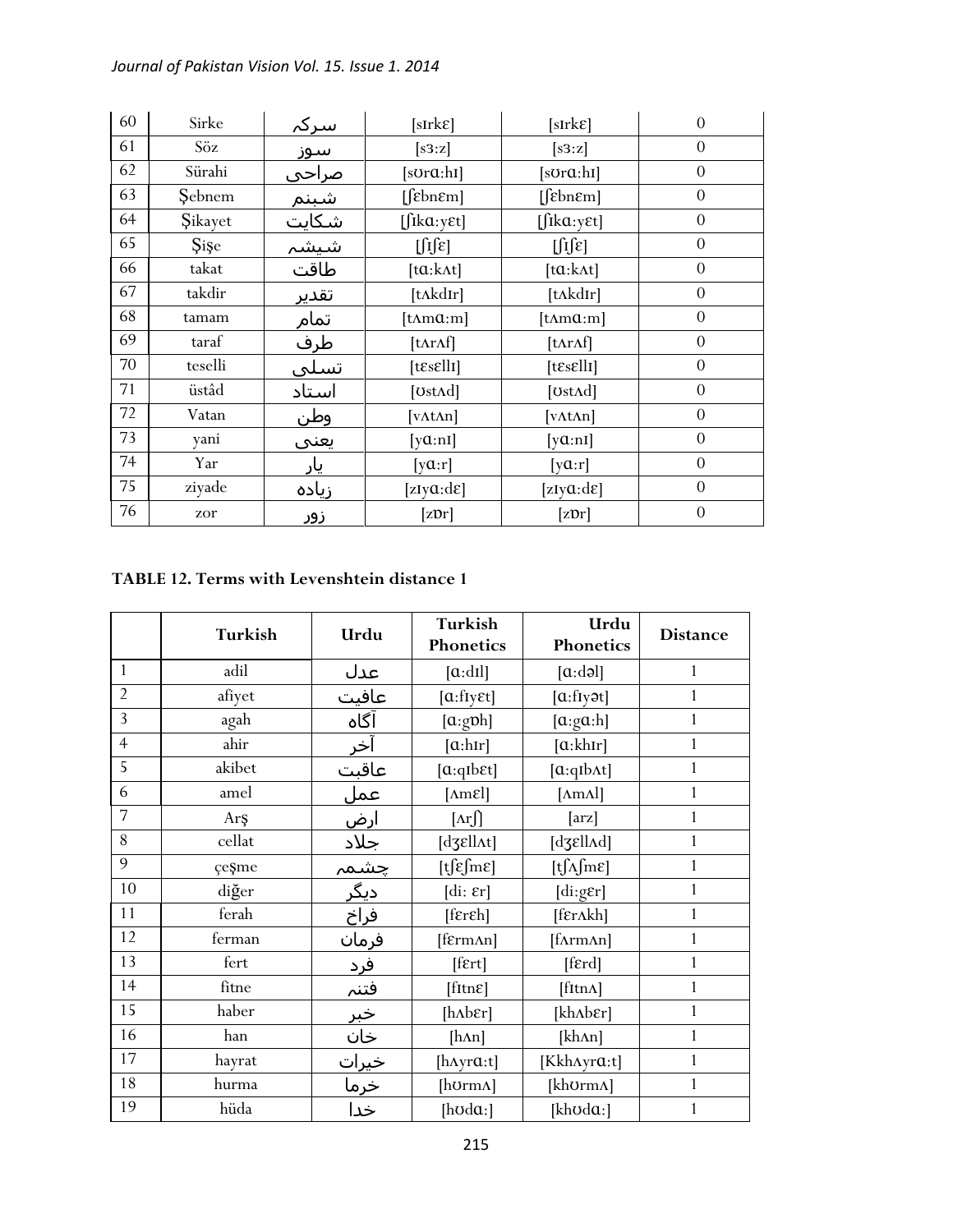| 20              | icat            | ایجاد                                                         | $[i:j \Delta t]$                  | $[i:j \land d]$                                      | $\mathbf{1}$  |
|-----------------|-----------------|---------------------------------------------------------------|-----------------------------------|------------------------------------------------------|---------------|
| 21              | ihsan           | إحسان                                                         | [Ihs $An$ ]                       | [Ihs $a:n$ ]                                         | $\mathbf{1}$  |
| 22              | imdat           | إمداد                                                         | [ImdAt]                           | [ImdAd]                                              | $\mathbf{1}$  |
| 23              | lakin           | <u>ليكن</u>                                                   | [la:kIn]                          | $[$ l $\epsilon$ kIn]                                | $\mathbf{1}$  |
| 24              | Lutuf           | <u>لطف</u>                                                    | [lotu:f]                          | [lotf]                                               | $\mathbf{1}$  |
| $\overline{25}$ | mahluk          |                                                               | $[m\Lambda\text{hlu:}\mathbf{k}]$ | [mAkhlu:k]                                           | $\mathbf{1}$  |
| 26              | mahzen          | محزن                                                          | $[m\Lambda hz\epsilon n]$         | [mhzAn]                                              | $\mathbf{1}$  |
| 27              | medet           | مدد                                                           | [medet]                           | [mɛdɛd]                                              | $\mathbf{1}$  |
| 28              | mektup          | <u>مکتوب</u>                                                  | [mɛktʊp]                          | $[m$ <i>EktOb</i> ]                                  | $\mathbbm{1}$ |
| 29              | müşkül          | <u>سعوب</u><br>مشک <u>ل</u><br>نبض<br>نکیہ<br>بازار           | [mußul]                           | [muʃkɪl]                                             | $\mathbf{1}$  |
| 30              | Nabiz           |                                                               | [nAbəz]                           | [nAbz]                                               | $\mathbf{1}$  |
| 31              | Nakil           |                                                               | [nAkI]                            | [nAkə]                                               | $\mathbf{1}$  |
| 32              | nakliye         |                                                               | $[n\text{Akl}$ Iy $\varepsilon]$  | [nAklIya:]                                           | $\mathbf{1}$  |
| 33              | pazar           |                                                               | $[p\Delta z\mathfrak{a}:r]$       | [ <b>bAzQ</b> : <b>r</b> ]                           | $\mathbf{1}$  |
| 34              | peynir          | خر<br>پنیر<br>رنگ<br>رسالہ<br>شہین<br>شہید<br>شہید<br>شہیدادہ | $[$ peIni:r $]$                   | [ <i>p</i> Ani:r]                                    | $\mathbf{1}$  |
| 35              | renk            |                                                               | [ <b>ref</b>                      | [resp]                                               | $\mathbf{1}$  |
| 36              | Risale          |                                                               | $[ris\alpha:l\varepsilon]$        | $[rIs\alpha:\lambda]$                                | $\mathbf{1}$  |
| 37              | Sahıs           |                                                               | $[\int \Lambda h \partial s]$     | $[\int \Lambda$ hs]                                  | $\mathbf{1}$  |
| 38              | <b>şahsiyet</b> |                                                               | [ShsIy&t]                         | $[$ <i>[AkhsIy&amp;t]</i>                            | $\mathbf{1}$  |
| 39              | Sehir           |                                                               | $\lfloor \int \epsilon \ln  x $   | $\lceil$ $\lceil$ $\varepsilon$ hr]                  | $\mathbf{1}$  |
| 40              | Sehit           |                                                               | $[$ [ $\epsilon$ hit]             | $[f$ chid]                                           | $\mathbf{1}$  |
| 41              | <b>şehzade</b>  |                                                               | [fekza:de]                        | [ $\left[\int \epsilon h z \alpha : d\Lambda\right]$ | $\mathbf{1}$  |
| $\overline{42}$ | ümit            | <u>امید</u>                                                   | [ <i>l</i> om: <i>t</i> ]         | [ʊmi:d]                                              | $\mathbf{1}$  |
| 43              | Vefa            | وفا                                                           | [ $v \in f \Lambda$ ]             | [ $w\epsilon f\Lambda$ ]                             | $\mathbf{1}$  |
| 44              | vekil           | <u>وکيل</u>                                                   | [vek1]                            | $[we$ k <sub>I</sub> l]                              | $\mathbf{1}$  |
| 45              | zamane          | <u>زمانہ</u>                                                  | [zAman <sub>8</sub> ]             | [zAmanA]                                             | $\mathbf{1}$  |
| 46              | zemin           | <u>زمین</u>                                                   | [zEmin]                           | [zAmIn]                                              | $\mathbf{1}$  |

# **TABLE 13. Terms with distance 2**

|                | Turkish | Urdu         | Turkish<br><b>Phonetics</b>        | Urdu<br>Phonetics      | <b>Distance</b> |
|----------------|---------|--------------|------------------------------------|------------------------|-----------------|
|                | alev    | الاؤ         | $[\text{Alex}]$                    | $[\text{Alo}0]$        | $\overline{2}$  |
| $\mathfrak{D}$ | amele   | عملہ         | $[\text{Amel}\varepsilon]$         | $[{\rm \Lambda m}]a$ : | $\overline{2}$  |
| 3              | asuman  | اسمان        | $[a:som$ An]                       | [a:ma:n]               | 2               |
| $\overline{4}$ | azap    | عذاب         | [ $\Delta z \mathfrak{a}$ :p]      | $[\Delta z \Delta b]$  | $\overline{2}$  |
| 5              | bazı    | بعض          | [ba:zə]                            | [ba:z]                 | $\overline{2}$  |
| 6              | bohça   | بقجم         | $[b\nabla h[f\Lambda]]$            | [bot[ <sub>Λ</sub> ]   | $\overline{2}$  |
| $\overline{7}$ | cemiyet | جمعیت        | $[d\mathfrak{Z}emI\mathfrak{F}t]$  | [d3AmIyAt]             | $\overline{2}$  |
| 8              | cennet  | جنت          | $[d\mathfrak{Z}$ <i>EnnEt</i> ]    | $[d \text{ZAnnAt}]$    | $\mathfrak{D}$  |
| 9              | çünkü   | <u>چونکہ</u> | $[t]$ OnkO]                        | [t[u:nk1]              | $\overline{2}$  |
| 10             | derece  | درجہ         | $[d\epsilon r \epsilon d\epsilon]$ | [dʌrɛdʒɑ:]             | $\overline{2}$  |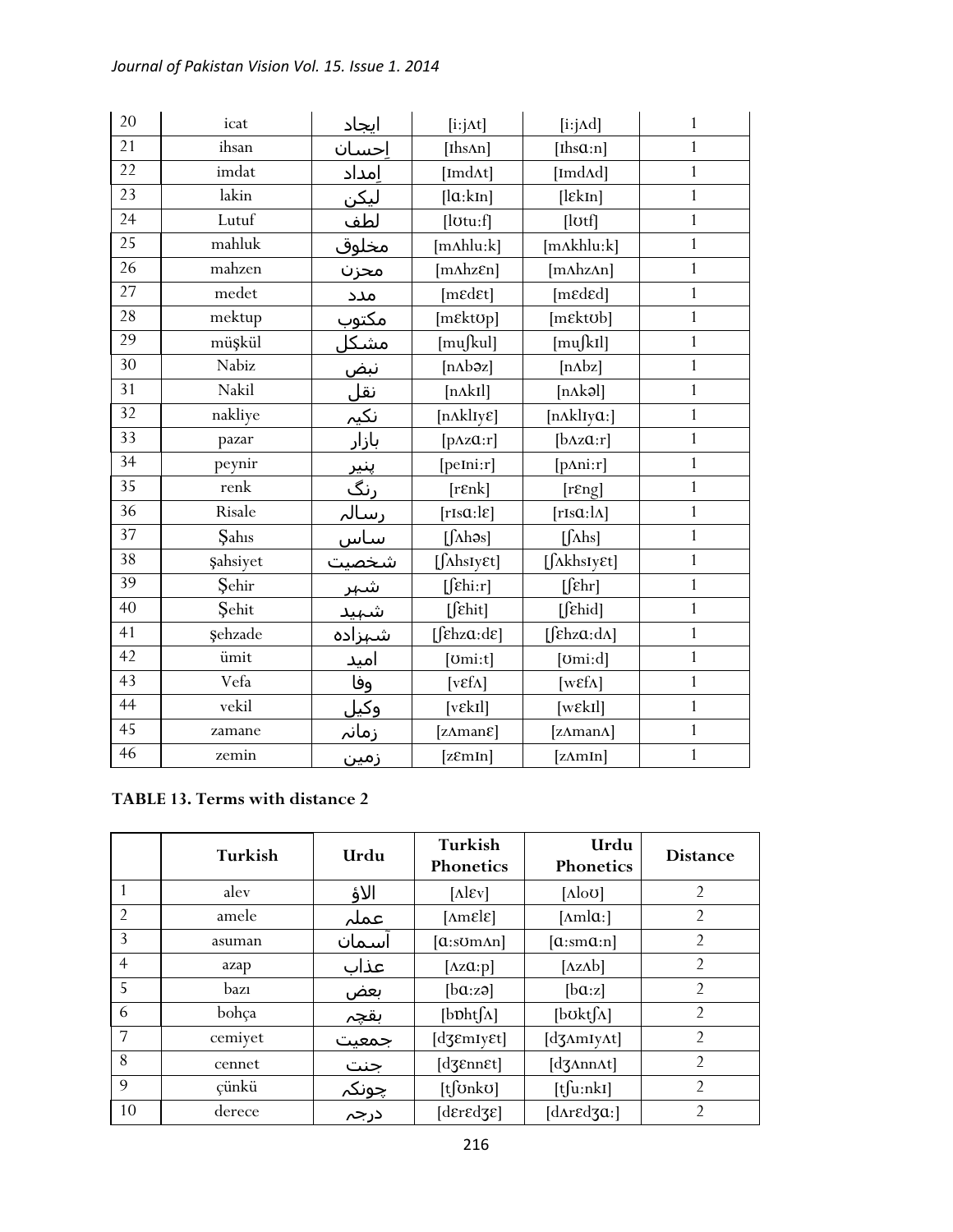| 11 | emir    | امر   | [EmIr]                                      | $[\text{Amr}]$                 | $\overline{2}$ |
|----|---------|-------|---------------------------------------------|--------------------------------|----------------|
| 12 | gaip    | غائب  | [ga:Ip]                                     | Gayb                           | $\overline{2}$ |
| 13 | halife  | خليفہ | $[h\Lambda]$ i:f $\epsilon]$                | Khaliifaa                      | $\overline{2}$ |
| 14 | hoş     | خوش   | [houf]                                      | $[kh\sigma]$                   | $\overline{2}$ |
| 15 | Lazim   | لازمي | $\left[ \ln z \right]$                      | [la:zmi]                       | $\overline{2}$ |
| 16 | minnet  | منت   | [mInnet]                                    | $[m\partial nn\Lambda t]$      | $\overline{2}$ |
| 17 | mucize  | معجزه | [mu:jIzE]                                   | [mu: $ z\Lambda $ ]            | $\overline{2}$ |
| 18 | Nefis   | نفس   | [nefs]                                      | [nAfs]                         | $\overline{2}$ |
| 19 | Nehir   | نہر   | $[n \epsilon h \cdot r]$                    | $[n\Lambda hr]$                | $\overline{2}$ |
| 20 | Nesil   | نسل   | $[n\epsilon s I]$                           | $[nAs$ al]                     | $\overline{2}$ |
| 21 | Sual    | سوال  | $[s\sigma\alpha:1]$                         | [sDwQ:1]                       | $\overline{2}$ |
| 22 | seker   | شكر   | [feker]                                     | $[\int \Lambda k k \Lambda r]$ | $\overline{2}$ |
| 23 | temenni | تمنا  | $[$ t $\mathcal{E}$ m $\mathcal{E}$ nnI $]$ | [tɛmʌnnʌ]                      | $\overline{2}$ |
| 24 | Vakit   | وقت   | [vAki:t]                                    | [w <sub>At</sub> ]             | $\overline{2}$ |

## **TABLE 14. Terms with distance 3**

| Turkish | Urdu  | Turkish<br>Phonetics | Urdu<br>Phonetics             | <b>Distance</b> |
|---------|-------|----------------------|-------------------------------|-----------------|
| afitap  | افتاب | $[a:fft\Lambda p]$   | [a:ftAb]                      |                 |
| köşe    | گوشہ  | $[k3: \mathcal{E}]$  | $[g \mathbf{v}$ sh $\Lambda]$ |                 |
| vaat    | وعده  | [vAAt]               | [ $v\alpha$ : $d\Lambda$ ]    |                 |

## **TABLE 15. Terms with distance 4**

| Turkish   | Urdu  | Turkish<br><b>Phonetics</b> | Urdu<br><b>Phonetics</b> | <b>Distance</b> |
|-----------|-------|-----------------------------|--------------------------|-----------------|
| ehemnivet | اىمىت | <i>[ch</i> emnIvet]         | [a:hmIvAt]               |                 |

## **4. ANALYSIS OF THE RESULTS:**

#### 1. **ETYMOLOGYCAL ASPECTS.**

The etymological analysis of the 150 terms yielded the following results:

## **TABLE 17. COMPLETE ETYMOLOGY**

| SETS WITH ETYM. IN ARABIC  | 106 |
|----------------------------|-----|
| SETS WITH ETYM. IN PERSIAN |     |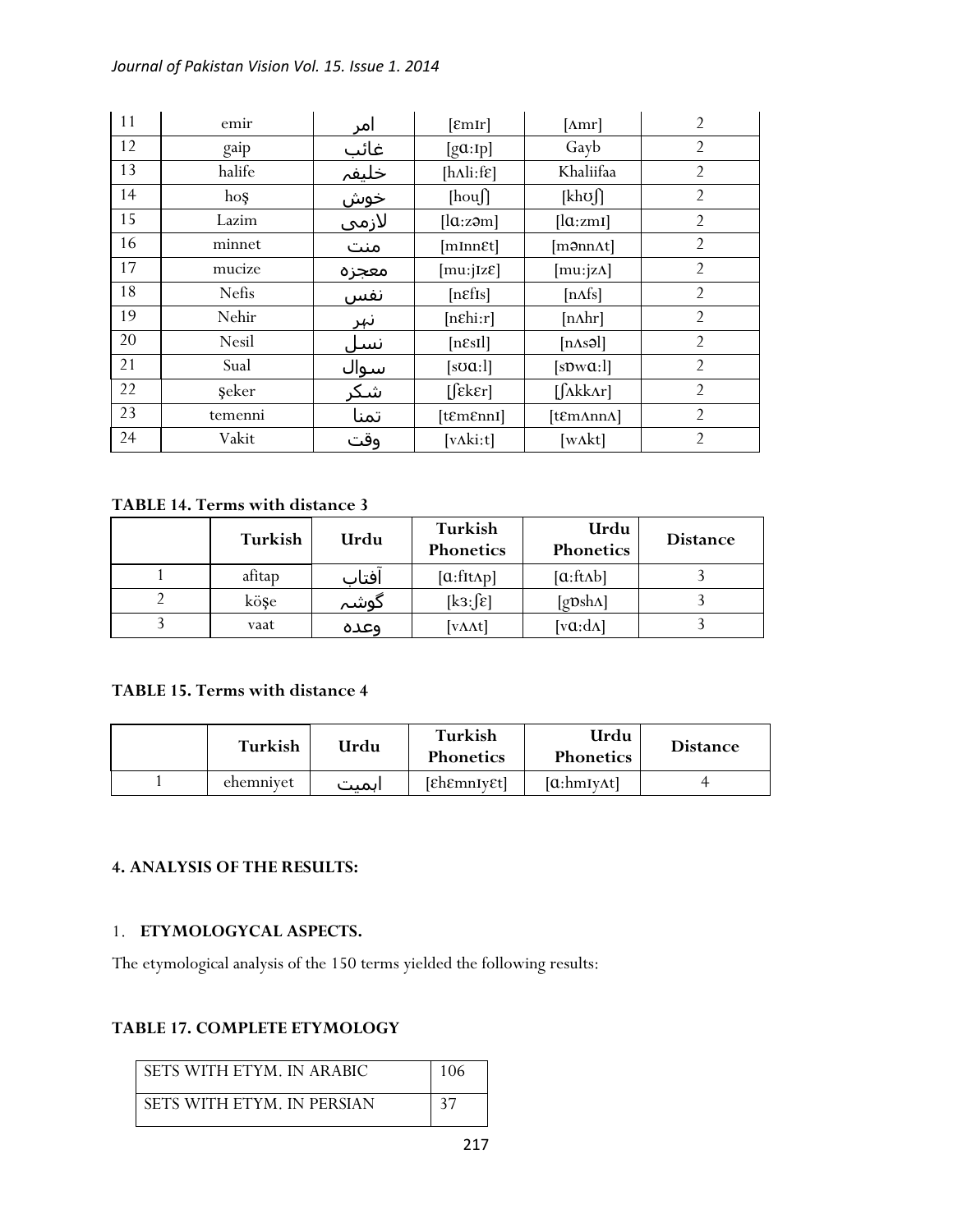| SETS WITH ETYM. TURKISH |  |
|-------------------------|--|
| SETS WITH DIFF. ETYM.   |  |

Of the 150 sets of terms 106 sets present etymology in Arabic language. 37 sets present etymology in Persian language. 3 sets present etymology in Turkish language and 1 set presents etymology in Arabic language and arrived in Turkish and Urdu through Persian language (as discussed before Persian language itself had received numerous loanwords from Arabic language) , 4 sets present differing etymologies.

#### 2. INTERLINGUAL SYNONYMY RELATED ASPECTS.

2.1 Semantic analysis. Definitions were compared in order to find out if the sets are synonymic or not. The analysis returned synonymy in the 150 sets.

2.2 Phonetic analysis. The forms in which Turkish and Urdu are written, are without any doubt completely different. While Turkish utilizes Latin script, Urdu utilizes Arabic-Persian script, Nastaliq style. For this reason the pairs do not share any orthographic characteristics. The form was then analyzed through the phonetics of both languages. The string comparison was performed through the Levenshtein algorithm, in order to find out how different the sets are from each other.

| TABLE 18. COMPLETE LEVENSHTEIN DISTANCE OR STRING SIMILARITY ANALYSIS |  |  |  |  |  |  |
|-----------------------------------------------------------------------|--|--|--|--|--|--|
|-----------------------------------------------------------------------|--|--|--|--|--|--|

| <b>SETS WITH L.D. 0</b> | 76 |
|-------------------------|----|
| SETS WITH L.D. 1        | 46 |
| SETS WITH L.D. 2        | 24 |
| <b>SETS WITH L.D. 3</b> | 3  |
| <b>SETS WITH L.D. 4</b> |    |

#### **5. CONCLUSION:**

Large percentages of vocabulary of Urdu and Turkish languages derive from Arabic and Persian. A sample of shared vocabulary was extracted in order to reveal whether the similar sets were loanwords or rather cognates. The etymological analysis revealed common etymology of Arabic in 106 of the sets, a common etymology in Persian in 37 of the sets. The terms in both languages were borrowed by Turkish and Urdu due to the geopolitical situation of the time. Three of the analyzed sets came directly into Urdu from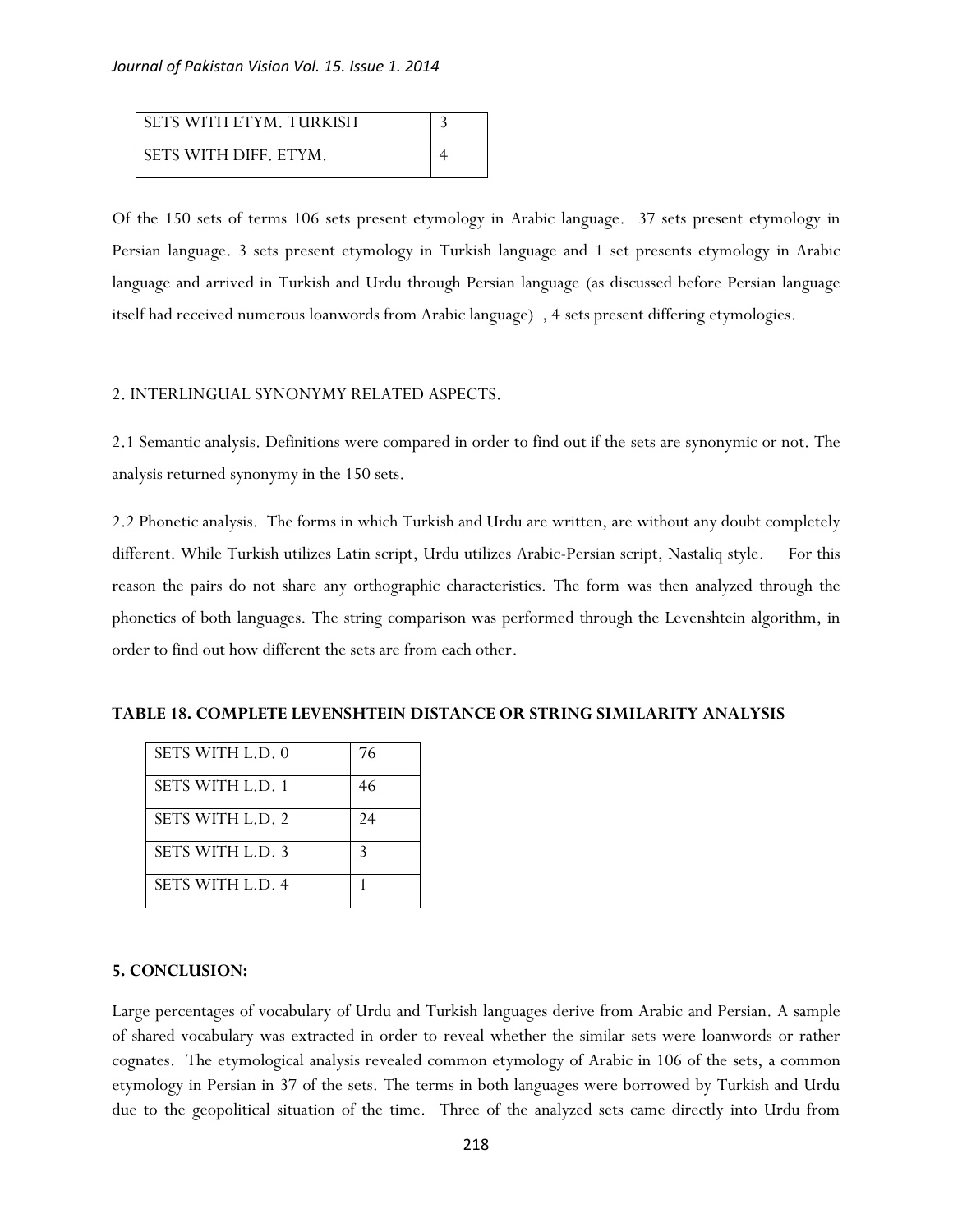Turkish. 1 set with etymology in Arabic was taken by Turkish and Urdu through Persian language. Four sets present differing etymologies in both languages.

The study has identified the terms as loanwords or borrowings, due mainly to the fact that Turkish and Urdu do not belong to the same family of languages. This fact rules out the possibility of inheritance from an ancestor language from which Turkish and Urdu could have been derived. The second factor when considering the identification of language borrowings or loanwords is the language contact situation present in both countries in the past.

In terms of semantics all the sets share common meanings. This means that the terms did not adopt other meanings when they were borrowed and are in fact synonymic.

The string phonetic analysis revealed 76 sets with identical pronunciation in Turkish and Urdu. 46 sets present only one difference in the string analysis, that is, a minor phonetic difference. 24 sets present 2 differences in sound in the string analysis, 3 sets present 3 differences and 1 set 4 differences. This means 81% of the sets present no difference or a slight difference, indicating none or slight evolution in both languages after the term was borrowed.

The fact that the terms have survived in the recipient languages after so many years and planned linguistic attempts to rid the languages of these borrowings indicate that the terms have become an integral part of the recipient languages and are still utilized to this day. The identified terms will assist Turkish students of Urdu and Pakistani students of Turkish language with vocabulary acquisition.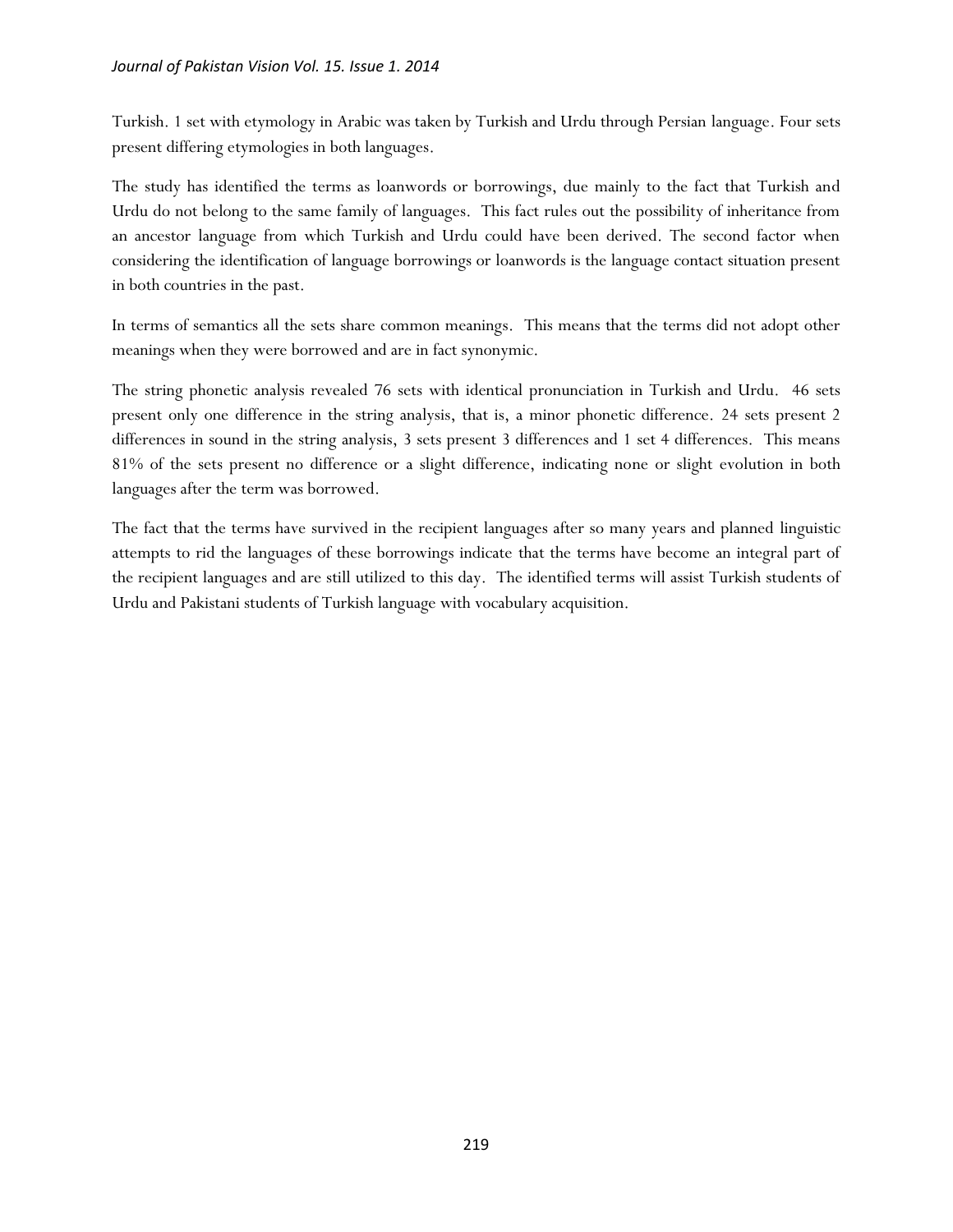#### **6. END NOTES**

<sup>1</sup> Lewis, M. Paul (2009) *Ethnologue: Languages of the World*. Seventeenth edition. Dallas, Tex.: SIL International[. http://www.ethnologue.com/language/tur](http://www.ethnologue.com/language/tur)

<sup>2</sup> Table created with information from: Dryer, Matthew S. & Haspelmath, Martin (eds.) 2013. The World

Atlas of Language Structures Online. Leipzig: Max Planck Institute for Evolutionary Anthropology.

(Available online at http://wals.info, Accessed on 2014-03-14

3 **Lewis, Geoffrey** (1999) *The Turkish Language Reform. A Catastrophic Success*. New York: Oxford University Press. Pp.2

4 *Ibid*. Pp.6

5 **Lewis, M. Paul** (2009) *Ethnologue: Languages of the World*. Seventeenth edition. Dallas, Tex.: SIL International. <http://www.ethnologue.com/language/urd>

<sup>6</sup>**Cia World Facts** <https://www.cia.gov/library/publications/the-worldfactbook/geos/pk.html>

<sup>7</sup>**Dowson, J.** (1908): *A Grammar of the Urdu or Hindustani Language*. London, Kegan Paul, Trench, Trubner & Co. Pp. 18.

<sup>8</sup> **Maldonado García, María Isabel** (2013) *Comparación del Léxico Básico del Español, el Inglés y el Urdu*. Doctoral Thesis. Madrid: UNED. Pp. 501.

9 *Ibid.* Pp. 127.

<sup>10</sup> Whitley, M.S. (2002) Spanish/English Contrasts: A Course In Spanish Linguistics. Second Edition.

Washington, Dc. Georgetown University Press. Pp. 305.

<sup>11</sup> **Holmes, J. & Ramos, R.** (1993) *False Friends And Reckless Guessers: Observing Cognate Recognition Strategies.* 

T. Huckin, M. Haynes, & J. Coady. Second Language Reading And Vocabulary Learning. Norwood, NJ: Ablex. Pp. 88

<sup>12</sup> **Haspelmath, Martin & Tadmor, Uri** (2009) *Loanwords in the World's Languages: A Comparative Handbook.* Berlin. Germany: De Gruyter Mouton. Pp. 35-54.

<sup>13</sup> **Hock, Hans Henrich & Joseph Brian D.** (1996) *Language history, language change, and language relationship*. Berlin/New York: Mouton de Gruyter. Pp. 257.

<sup>14</sup> Thomason, Sarah Grey (2001) *Language Contact*. Washington, D.C.: Georgetown University Press. Pp. 72.

<sup>15</sup> **Haspelmath, Martin & Tadmor, Uri** (2009) *Loanwords in the World's Languages: A Comparative Handbook.* Berlin. Germany: De Gruyter Mouton. Pp. 35-54.